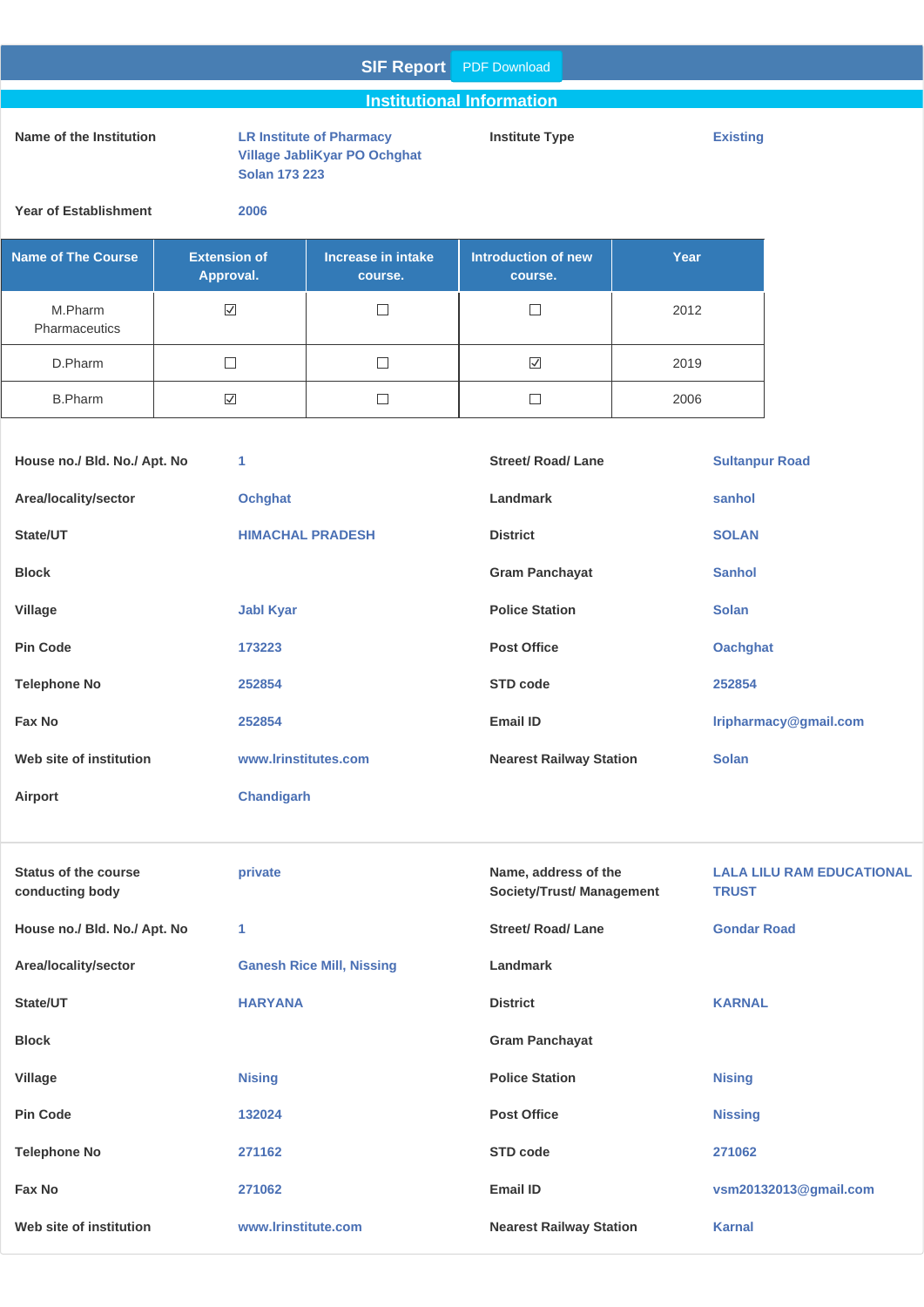| Airport                                       | <b>Chandigarh</b>       |                                |                       |
|-----------------------------------------------|-------------------------|--------------------------------|-----------------------|
|                                               |                         |                                |                       |
| Appointment letter                            | <b>View</b>             |                                |                       |
| Name of the Head of the<br><b>Institution</b> | Dr. R. B. Sharma        |                                |                       |
| House no./ Bld. No./ Apt. No                  | 1                       | <b>Street/ Road/ Lane</b>      | <b>Sultanpur Road</b> |
| Area/locality/sector                          | <b>Solan</b>            | Landmark                       | zero point            |
| State/UT                                      | <b>HIMACHAL PRADESH</b> | <b>District</b>                | <b>SOLAN</b>          |
| <b>Block</b>                                  |                         | <b>Gram Panchayat</b>          | <b>Sanhol</b>         |
| Village                                       | <b>Jabli Kyar</b>       | <b>Police Station</b>          | <b>Solan</b>          |
| <b>Pin Code</b>                               | 173223                  | <b>Post Office</b>             | <b>Oachghat</b>       |
| <b>Telephone No</b>                           | 252854                  | STD code                       | 252854                |
| Fax No                                        | 252854                  | <b>Email ID</b>                | sharmaram77@ymail.com |
| Web site of institution                       |                         | <b>Nearest Railway Station</b> | <b>Solan</b>          |
| Airport                                       | <b>Chandigarh</b>       |                                |                       |

#### **Details of Affiliation Fee Paid**

| <b>Name of The Course</b>    | <b>Affiliation Fee Paid up to</b> |
|------------------------------|-----------------------------------|
| <b>B.Pharm</b>               | 2018                              |
| <b>M.Pharm Pharmaceutics</b> | 2018                              |
| D.Pharm                      |                                   |

Uploaded Document [View](http://www.sif.nic.in/institute/getmongoPdfFile.do?renreceiptid=865f2b4e-8c8e-4329-b12a-67a5ac7a05e5&tablename=afficiationfee)

#### **Admission details for the Past Three Years for the courses conducted by the institution**

| <b>Name of The Course</b>       | <b>Sanctioned intake</b> |                | <b>Actual No. of Admissions</b> |             |             | <b>Remarks</b> |  |
|---------------------------------|--------------------------|----------------|---------------------------------|-------------|-------------|----------------|--|
|                                 | 2017                     | 2016           | 2015                            | 2017        | 2016        | 2015           |  |
| <b>B.Pharm</b>                  | 60                       | 60             | 60                              | $\mathbf 0$ | $\mathbf 0$ | 0              |  |
| D.Pharm                         | $\Omega$                 | $\overline{0}$ | $\Omega$                        | $\Omega$    | $\mathbf 0$ | 0              |  |
| M.Pharm<br><b>Pharmaceutics</b> | 9                        | 9              | 9                               | 9           | 9           | 4              |  |

#### **Approval Status**

| <b>Name of The Course</b> | <b>Approved Up To</b> | <b>Approved Intake</b> | <b>Actually Admitted</b> |
|---------------------------|-----------------------|------------------------|--------------------------|
| B.Pharm                   | 2020                  | 60                     | 53                       |
| M.Pharm Pharmaceutics     | 2019                  |                        | 09                       |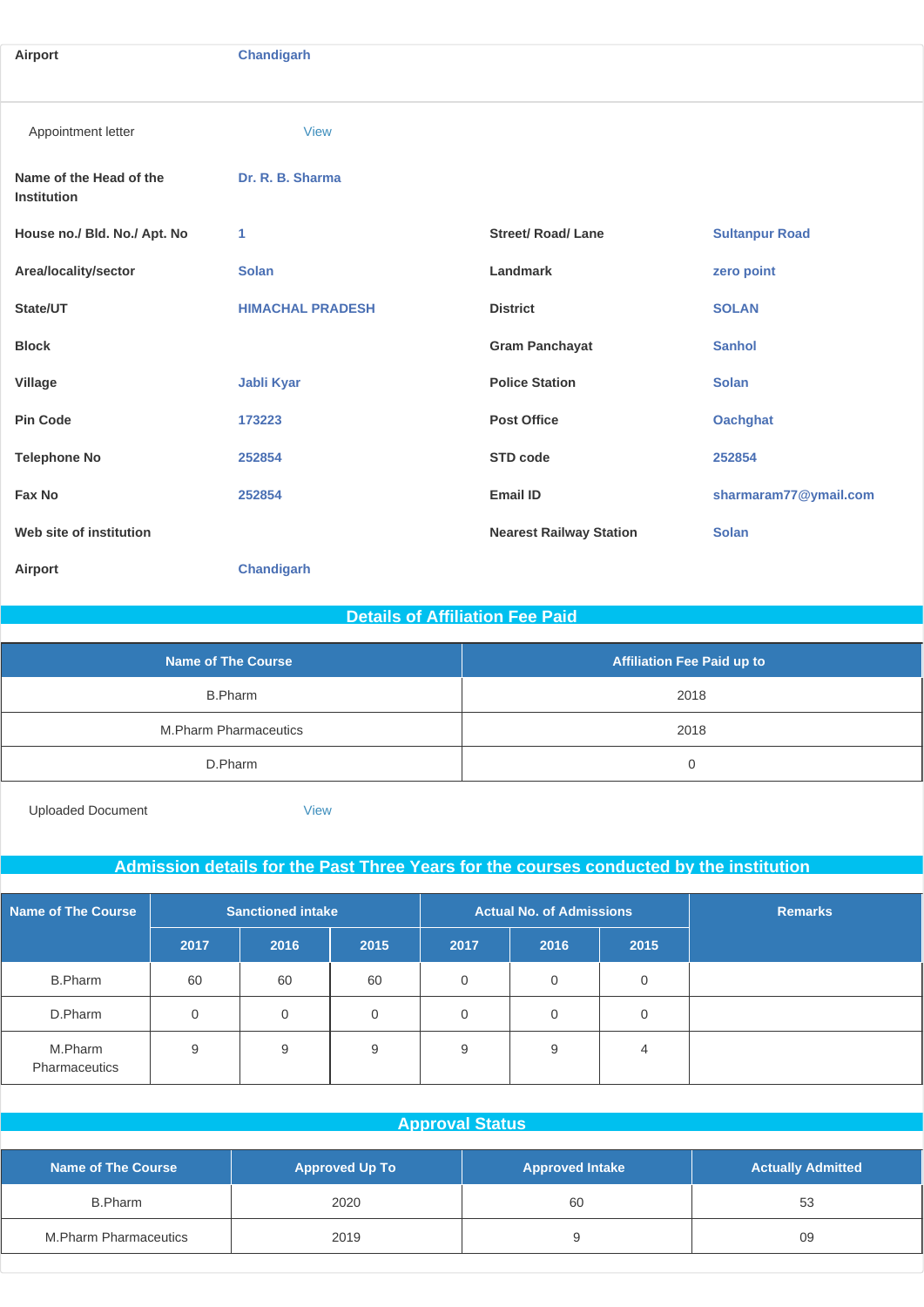| Pharm ~<br>the contract of the contract of the contract of |  |  |
|------------------------------------------------------------|--|--|
|                                                            |  |  |

| <b>Status of Application</b>                                                                                                      |           |           |    |    |  |  |
|-----------------------------------------------------------------------------------------------------------------------------------|-----------|-----------|----|----|--|--|
| Name of The Course<br>Increase intake of seats<br><b>Extension of Approval</b><br><b>Proposed Intake</b><br><b>Current Intake</b> |           |           |    |    |  |  |
| B.Pharm                                                                                                                           | Yes       | No        | 60 | 60 |  |  |
| <b>M.Pharm Pharmaceutics</b>                                                                                                      | Yes       | <b>No</b> | 15 |    |  |  |
| D.Pharm                                                                                                                           | <b>No</b> | default   | 60 | 60 |  |  |

#### **Institution seeking Extension of Approval Details**

| <b>Name of The Course</b>    | <b>Compliance status with respect to Remarks of the Previous</b><br><b>Inspection Report</b> |
|------------------------------|----------------------------------------------------------------------------------------------|
| B.Pharm                      | Compiled                                                                                     |
| <b>M.Pharm Pharmaceutics</b> | Compiled                                                                                     |
| D.Pharm                      | Compiled                                                                                     |

(Enclose Copy of Previous Inspection report) [View](http://www.sif.nic.in/institute/getmongoPdfFile.do?renreceiptid=3dc00b10-9811-4e4a-a917-58f215890d9a&tablename=instutionseeking)

#### **Details of Examining Authority for the course**

| <b>Name of The Course</b>    | <b>Examine Authority</b>                                                                              |
|------------------------------|-------------------------------------------------------------------------------------------------------|
| B.Pharm                      | The Registrar Academics Himachal Pradesh Technical University Gandhi<br>Chowk Hamirpur Distt Hamirpur |
| <b>M.Pharm Pharmaceutics</b> | The Registrar Academics Himachal Pradesh Technical University Gandhi<br>Chowk Hamirpur Distt Hamirpur |
| D.Pharm                      | The Secretary Himachal Pradesh Takniki Shiksha Board Civil Lines<br>Dharmshala Distt Kangra           |

**Appendix - III** [Click to View Appendix - II](http://www.sif.nic.in/institute/getmongoPdfFile.do?renreceiptid=3f774b0e-7ad0-4e11-915b-c456a4b610cf&tablename=appendix_c)I

#### **Accreditation Information**

Accredited by  $\Box$  NBA.  $\Box$  NAAC.  $\Box$  Not

**Applicable.**

| <b>Infrastructure Details</b>                      |            |                |                         |  |
|----------------------------------------------------|------------|----------------|-------------------------|--|
| <b>Independent Building Status</b>                 | <b>YES</b> | <b>Remarks</b> | independent building    |  |
| <b>Separate Campus Status</b>                      | <b>YES</b> | <b>Remarks</b> | <b>Saprate building</b> |  |
| Wing of another college<br><b>Status</b>           | <b>NO</b>  | <b>Remarks</b> | <b>No</b>               |  |
| <b>Multi Institutional Campus</b><br><b>Status</b> | <b>YES</b> | <b>Remarks</b> | <b>Yes</b>              |  |
|                                                    |            |                |                         |  |

**Whether other Educational**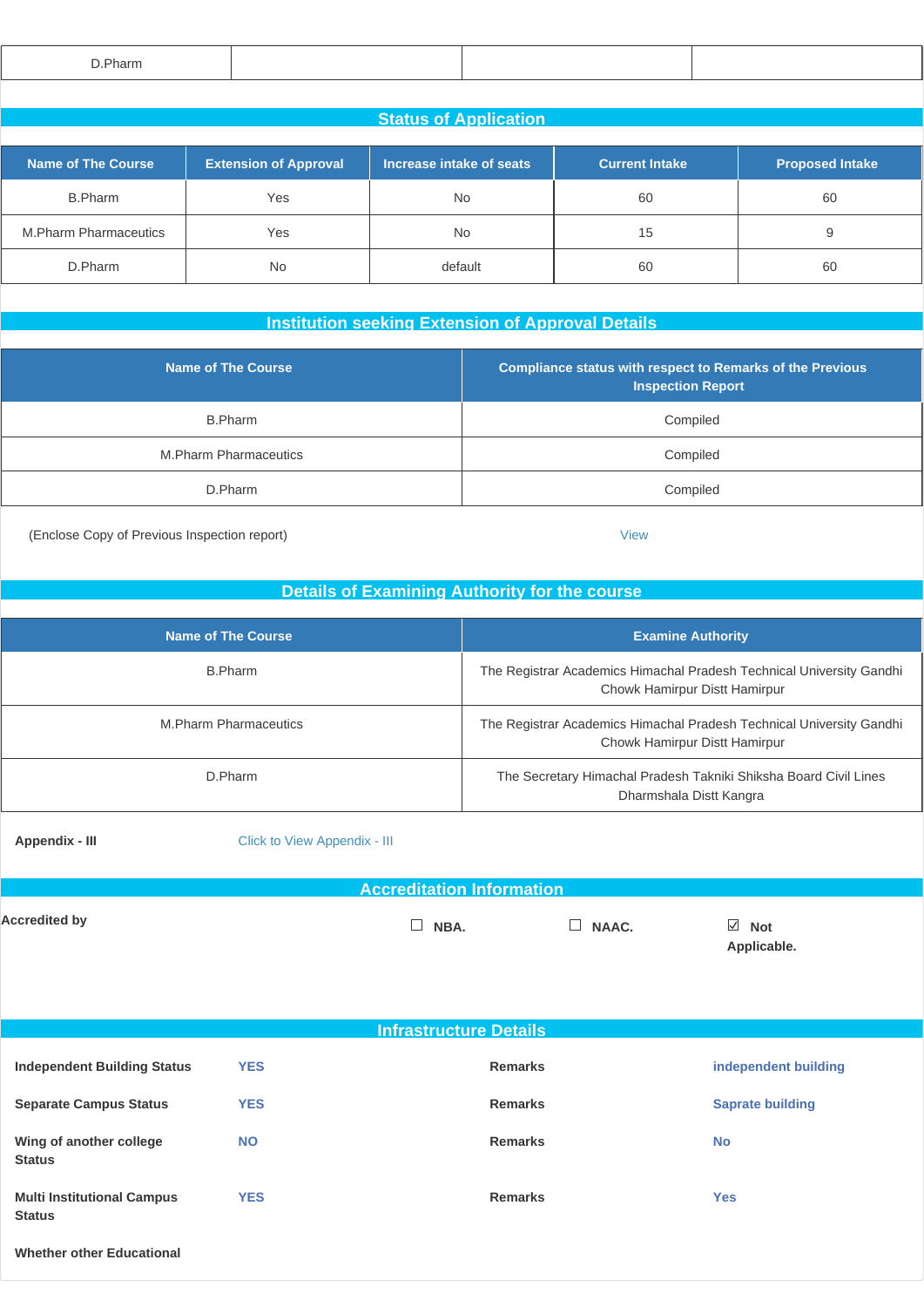| Institutions/Courses are also<br>being run by the Trust /<br>Institution in the same<br><b>Building / campus?</b> | <b>NO</b>                                                         | <b>Remarks</b>                                                                        | <b>No</b>  |
|-------------------------------------------------------------------------------------------------------------------|-------------------------------------------------------------------|---------------------------------------------------------------------------------------|------------|
| <b>Availability of Land</b>                                                                                       | 2.5 acres District<br><b>HQ/Corporation/Municipality</b><br>limit | <b>Status</b>                                                                         | <b>YES</b> |
| <b>Remarks</b>                                                                                                    | <b>Yes</b>                                                        | Land Details to be in name of<br><b>Trust and Society (Records to</b><br>be enclosed) | Own        |
|                                                                                                                   |                                                                   | <b>View</b>                                                                           |            |
| <b>Sale Deed</b>                                                                                                  | <b>View</b>                                                       | <b>Remarks</b>                                                                        | <b>Yes</b> |
| <b>Approved Building</b><br>Plan                                                                                  | <b>View</b>                                                       | <b>Remarks</b>                                                                        | <b>Yes</b> |
| <b>Total Builtup area of the</b><br>institution                                                                   | 4715                                                              |                                                                                       |            |
| <b>Instructional area</b>                                                                                         | 2730                                                              | <b>View</b>                                                                           |            |
| Administrative area                                                                                               | 720                                                               | <b>View</b>                                                                           |            |
| <b>Amenities area</b>                                                                                             | 630                                                               | <b>View</b>                                                                           |            |
| <b>Circulation area</b>                                                                                           | 635                                                               | <b>View</b>                                                                           |            |

#### **Number of Class Rooms**

| Name of The Course    | <b>Required Area</b> | <b>Required No's</b> | <b>Available No's</b> |
|-----------------------|----------------------|----------------------|-----------------------|
| M.Pharm Pharmaceutics | 75 Sq.mts            |                      |                       |
| D.Pharm               | 75 Sqmts             |                      |                       |
| B.Pharm               | 75 Sqmts             |                      |                       |

## **Laboratory Requirement Details**

| S.No<br><b>Total</b><br><b>courses</b><br>run by |                                        | No. of<br><b>Intake</b> | Dept of<br>Dept of<br><b>Pharmaceutics</b><br><b>Pharmaceutical</b><br><b>Chemistry</b> |                               | Dept of<br><b>Pharmacology</b> |                               | Dept of<br><b>Pharmacognosy</b> |                               | <b>Dept of Pharmacy</b><br><b>Practice</b> |                               | <b>Total</b>          |                               |    |
|--------------------------------------------------|----------------------------------------|-------------------------|-----------------------------------------------------------------------------------------|-------------------------------|--------------------------------|-------------------------------|---------------------------------|-------------------------------|--------------------------------------------|-------------------------------|-----------------------|-------------------------------|----|
|                                                  | the<br><b>Institution</b>              |                         | <b>No.Labs</b><br><b>Req</b>                                                            | <b>No.Labs</b><br><b>Avbl</b> | No.Labs<br><b>Req</b>          | <b>No.Labs</b><br><b>Avbl</b> | <b>No.Labs</b><br><b>Req</b>    | <b>No.Labs</b><br><b>Avbl</b> | No.Labs<br><b>Req</b>                      | <b>No.Labs</b><br><b>Avbl</b> | No.Labs<br><b>Req</b> | <b>No.Labs</b><br><b>Avbl</b> |    |
|                                                  | <b>B.Pharm</b>                         | 60                      | 3                                                                                       |                               | 3                              |                               | $\overline{2}$                  |                               | 4                                          |                               |                       |                               | 10 |
|                                                  | D.Pharm                                | 60                      |                                                                                         |                               |                                |                               |                                 |                               |                                            |                               |                       |                               |    |
| $\overline{2}$                                   | <b>M.Pharm</b><br><b>Pharmaceutics</b> | 15                      | $\overline{2}$                                                                          | 2                             | $\mathbf 0$                    | $\mathbf{0}$                  | $\mathbf{0}$                    | $\mathbf{0}$                  | $\mathbf{0}$                               | $\overline{0}$                | $\mathbf{0}$          | $\mathbf 0$                   | っ  |

**Common Facilities**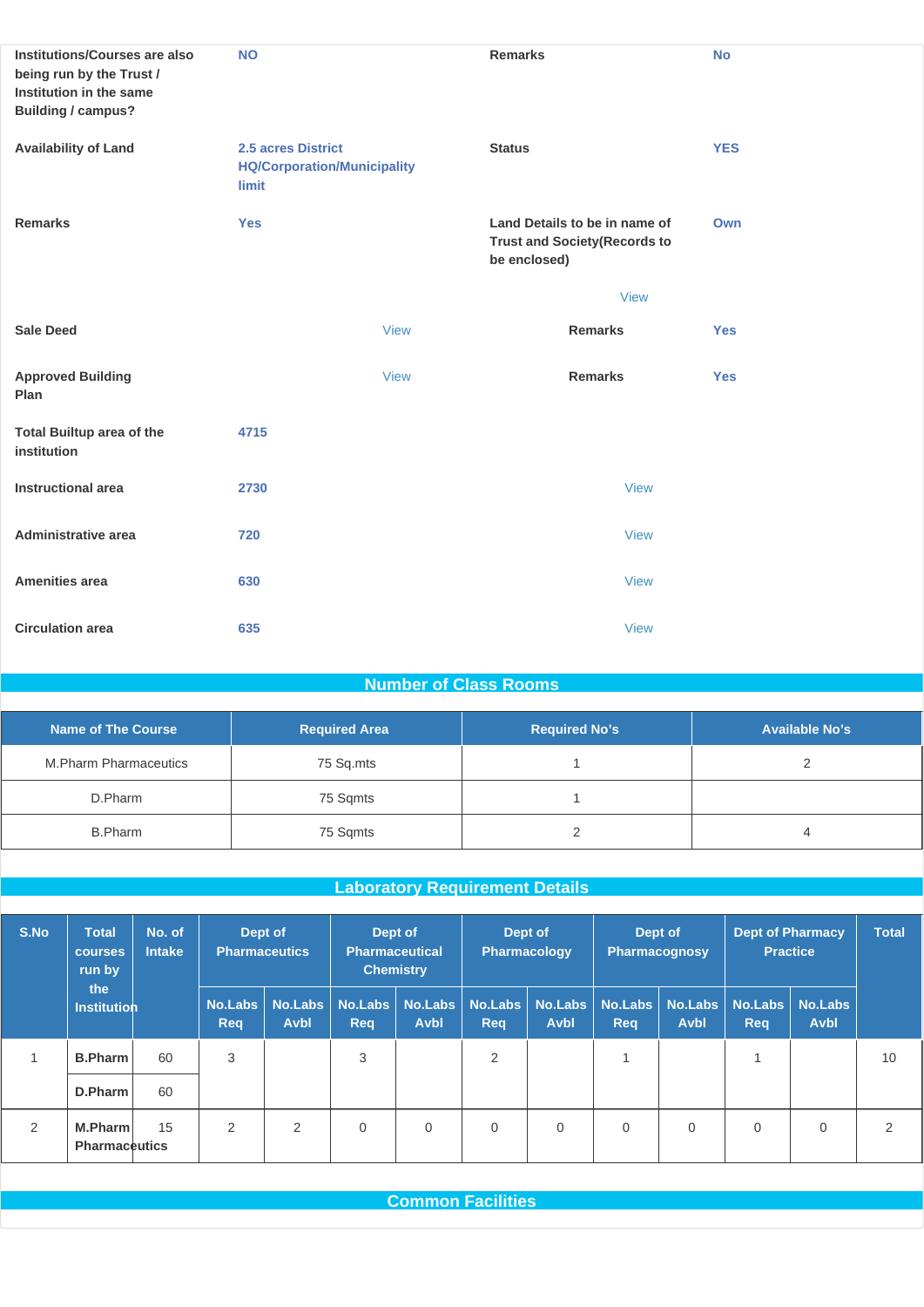| <b>InfraStructure Details</b>                                                                             | <b>Requirement As per Norms</b>                                            | <b>Available No's</b> | <b>Available Area Sqmt's</b> |
|-----------------------------------------------------------------------------------------------------------|----------------------------------------------------------------------------|-----------------------|------------------------------|
| Preparation Room for<br>each lab (One room can<br>be shared by two labs, if<br>it is in between two labs) | 10 sq mts (minimum)                                                        | 11                    | 110                          |
| Area of the Machine<br>Room                                                                               | 80-100 Sq.mts                                                              | $\mathbf{1}$          | 100                          |
| Central Instrumentation<br>Room                                                                           | 80 Sq.mts with A/C                                                         | $\mathbf{1}$          | 100                          |
| Store Room - I                                                                                            | 1 (Area 100 Sq mts)                                                        | 1                     | 100                          |
| Store Room - II (For<br>Inflammable chemicals)                                                            | 1 (Area 20 Sq mts)                                                         | $\mathbf{1}$          | 50                           |
| First aid room                                                                                            | 10 Sq.mts                                                                  | $\mathbf{1}$          | 10                           |
| Museum                                                                                                    | 50 Sq.mts                                                                  | $\mathbf{1}$          | 50                           |
| Animal house                                                                                              | 80 Sq.mts                                                                  | 1                     | 100                          |
| Auditorium                                                                                                | 250 to 300 Seating capacities                                              | 1                     | 600                          |
| Seminar hall                                                                                              | 100 Seating capacity with AC facility                                      | 1                     | 100                          |
| <b>Herbal Garden</b><br>(Desirable)                                                                       | Adequate Number of Medicinal Plants                                        | $\mathbf{1}$          | 200                          |
| Girl's Common Room<br>(Essential)                                                                         | 60 Sq.mts                                                                  | $\mathbf{1}$          | 65                           |
| Boy's Common Room<br>(Essential)                                                                          | 60 Sq.mts                                                                  | $\mathbf{1}$          | 65                           |
| Toilet Blocks for Boys                                                                                    | 0.8 Sq.mt/student                                                          | $\overline{2}$        | 30                           |
| <b>Toilet Blocks for Girls</b>                                                                            | 0.8 Sq.mt/student                                                          | 2                     | 30                           |
| Drinking Water facility -<br><b>Water Cooler</b><br>(Essential).                                          |                                                                            | $\overline{2}$        | $\sqrt{2}$                   |
| Boy's Hostel (Desirable)                                                                                  | 9 Sq .mts / Room Single occupancy                                          | $\overline{2}$        | $20\,$                       |
| Gir's Hostel (Desirable)                                                                                  | 9 Sq .mts / Room (single occupancy) 20<br>Sq mts / Room (triple occupancy) | $\overline{2}$        | 20                           |
| Power Backup Provision<br>(Desirable)                                                                     |                                                                            | $\mathbf{1}$          | 60                           |

# **Computer And Other Facilities**

| <b>Item Name</b>                           | <b>Required</b>                     | Available No. | <b>Available Area (in Sq mts)</b> |
|--------------------------------------------|-------------------------------------|---------------|-----------------------------------|
| Computer Room for<br><b>B.Pharm Course</b> | 01 (Area 75 Sq mts)                 |               | 100                               |
| Computer (Latest<br>Configuration)         | 1 system for every 10<br>students   | 45            | O                                 |
| Printers                                   | I printer for every 10<br>computers | 6             | 0                                 |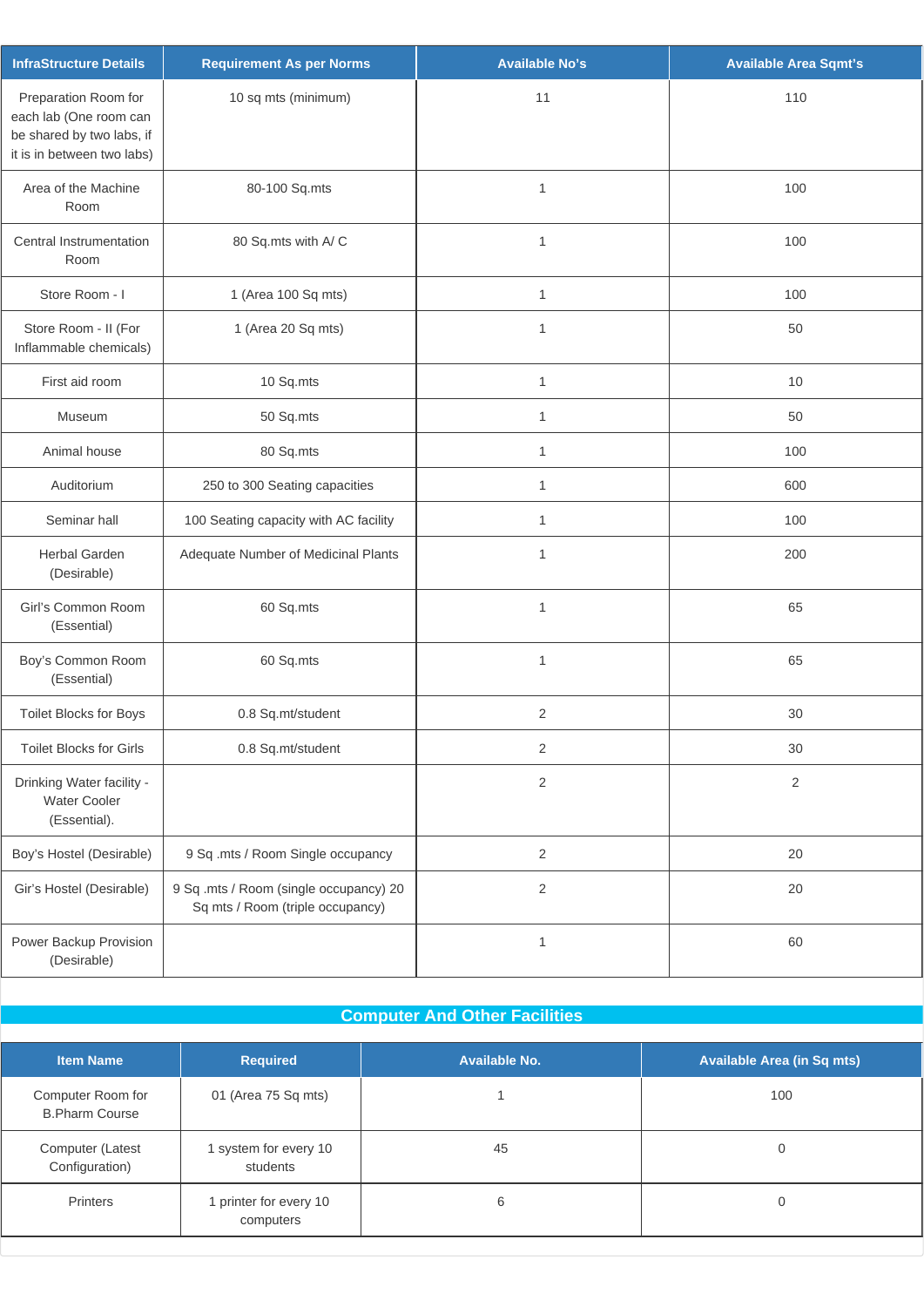| Multi Media Projector |  |  |
|-----------------------|--|--|
| Generator (5KVA)      |  |  |

#### **Amenities Details**

| <b>Amenities (Desirable)</b><br><b>Name</b> | <b>Requirement as per</b><br>Norms (in area) | <b>Available No.</b> | <b>Available Area (in Sq mts)</b> |
|---------------------------------------------|----------------------------------------------|----------------------|-----------------------------------|
| Principal quarters                          | 80 Sq. mts                                   | $\boldsymbol{0}$     | $\mathbf 0$                       |
| Staff quarters                              | 16 x 80 Sq. mts                              | $\boldsymbol{0}$     | $\mathbf 0$                       |
| Canteen                                     | 100 Sq. mts                                  |                      | 150                               |
| Parking Area for staff and<br>students      |                                              | $\overline{2}$       | 800                               |
| <b>Bank Extension Counter</b>               |                                              | $\mathbf 0$          | $\mathbf{0}$                      |
| Co operative Stores                         |                                              | $\overline{1}$       | 100                               |
| <b>Guest House</b>                          | 80 Sq. mts                                   | $\overline{2}$       | 100                               |
| <b>Transport Facilities for</b><br>students |                                              | 4                    | 0                                 |
| Medical Facility (First Aid)<br>Essential   |                                              |                      | 0                                 |

#### **CURRICULUM**

| Name of The Course       | <b>Course Intake</b> | <b>Student:Staff Ration Theory</b> | <b>Student:Staff Ration Practical</b> | Exal |
|--------------------------|----------------------|------------------------------------|---------------------------------------|------|
| <b>B.Pharm</b>           | 60                   | 60:1                               | 20:1                                  |      |
| M.Pharm<br>Pharmaceutics |                      | 9:1                                | 9:1                                   |      |
| D.Pharm                  |                      | 60:1                               | 20:1                                  |      |

(Required ratio - Theory -> 60:1 and Practicals -> 20:1)

(If there are more than 20 students in a batch 2 staff members to be present provided the lab is spacious)

Enclose Calendar of Events **[View](http://www.sif.nic.in/institute/getmongoPdfFile.do?renreceiptid=5db964ea-e84b-425c-8a63-9915cfc8f133&tablename=curriculam)** 

Enclose Time Table for all courses [View](http://www.sif.nic.in/institute/getmongoPdfFile.do?renreceiptid=091a42ea-6bba-464a-8f99-128d7629cd0a&tablename=timetable)

#### **Whether the prescribed numbers of classes are being conducted as per PCI norms**

| Name of              | <b>Semester</b> | <b>Name of The Subject</b> | <b>Theory</b>                              |                                           | <b>Practical</b>                           |                                           | <b>Tutorials</b>                           |                                           |
|----------------------|-----------------|----------------------------|--------------------------------------------|-------------------------------------------|--------------------------------------------|-------------------------------------------|--------------------------------------------|-------------------------------------------|
| the<br><b>Course</b> |                 |                            | <b>Prescribed</b><br>No of<br><b>Hours</b> | No of<br><b>Hours</b><br><b>Conducted</b> | <b>Prescribed</b><br>No of<br><b>Hours</b> | No of<br><b>Hours</b><br><b>Conducted</b> | <b>Prescribed</b><br>No of<br><b>Hours</b> | No of<br><b>Hours</b><br><b>Conducted</b> |
| 1 B.Pharm            |                 |                            |                                            |                                           |                                            |                                           |                                            |                                           |
|                      |                 | Human Anatomy & Physiology | 45                                         | 42                                        | 60                                         | 56                                        | 15                                         | 12                                        |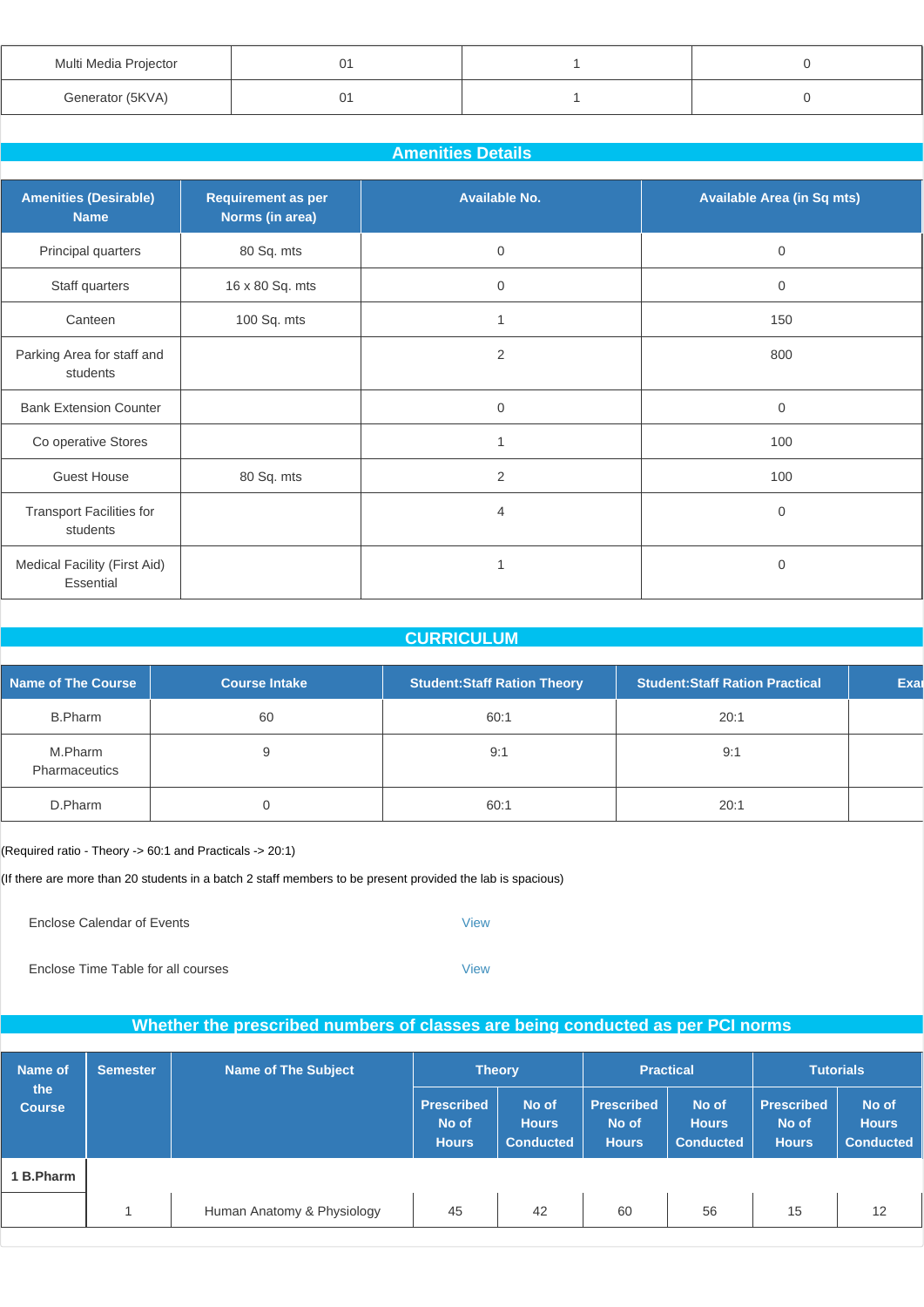|           | $\mathbf{1}$              | Pharmaceutical<br>Analysis - I               | 45 | 42 | 60                  | 50 | 15                  | 11 |
|-----------|---------------------------|----------------------------------------------|----|----|---------------------|----|---------------------|----|
|           | $\mathbf{1}$              | Pharmaceutics-I                              | 45 | 43 | 60                  | 56 | 15                  | 13 |
|           | $\mathbf{1}$              | Pharmaceutical<br>Inorganic<br>Chemistry     | 45 | 43 | 60                  | 56 | 15                  | 13 |
|           | $\mathbf{1}$              | Communication<br>skills                      | 30 | 28 | 30                  | 28 | $\,0\,$             |    |
|           | $\mathbf{1}$              | Remedial<br>Biology                          | 30 | 27 | 30                  | 28 | $\mathsf{O}\xspace$ |    |
|           | $\mathbf{1}$              | Remedial<br>Mathematics                      | 30 | 28 | $\mathsf{O}\xspace$ |    | $\mathsf{O}\xspace$ |    |
|           | $\sqrt{2}$                | Human<br>Anatomy and<br>Physiology - II      | 45 | 45 | 60                  | 60 | 15                  | 15 |
|           | $\sqrt{2}$                | Pharmaceutical<br>Organic<br>Chemistry - I   | 45 | 45 | 60                  | 60 | 15                  | 15 |
|           | $\overline{2}$            | Biochemistry                                 | 45 | 45 | 60                  | 60 | 15                  | 15 |
|           | $\overline{2}$            | Pathophysiology                              | 45 | 45 | $\mathsf{O}\xspace$ |    | 15                  | 15 |
|           | $\sqrt{2}$                | Computer<br>Applications in<br>Pharmacy      | 45 | 45 | 30                  | 30 | $\mathbf 0$         |    |
|           | $\sqrt{2}$                | Environmental<br>sciences                    | 45 | 45 | $\mathsf{O}$        |    | $\,0\,$             |    |
| 2 B.Pharm |                           |                                              |    |    |                     |    |                     |    |
|           | $\ensuremath{\mathsf{3}}$ | Pharmaceutical<br>Organic<br>Chemistry II    | 45 | 42 | 60                  | 56 | 15                  | 13 |
|           | $\mathfrak{S}$            | Physical<br>Pharmaceutics<br>$\mathbf{I}$    | 45 | 43 | 60                  | 56 | 15                  | 12 |
|           | $\mathfrak{S}$            | Pharmaceutical<br>Microbiology               | 45 | 42 | 60                  | 56 | 15                  | 13 |
|           | $\mathfrak{S}$            | Pharmaceutical<br>Engineering                | 45 | 40 | 60                  | 56 | 15                  | 12 |
|           | $\overline{4}$            | Pharmaceutical<br>Organic<br>Chemistry - III | 45 | 45 | $\mathsf{O}\xspace$ |    | 15                  | 15 |
|           | $\overline{4}$            | Medicinal<br>Chemistry - I                   | 45 | 45 | 60                  | 60 | 15                  | 15 |
|           | $\overline{4}$            | Physical<br>Pharmaceutics<br>$\sim$ 11 $\,$  | 45 | 45 | 60                  | 60 | 15                  | 15 |
|           | $\overline{4}$            | Pharmacology<br>$\overline{\phantom{a}}$ .   | 45 | 45 | 60                  | 60 | 15                  | 15 |
|           |                           |                                              |    |    |                     |    |                     |    |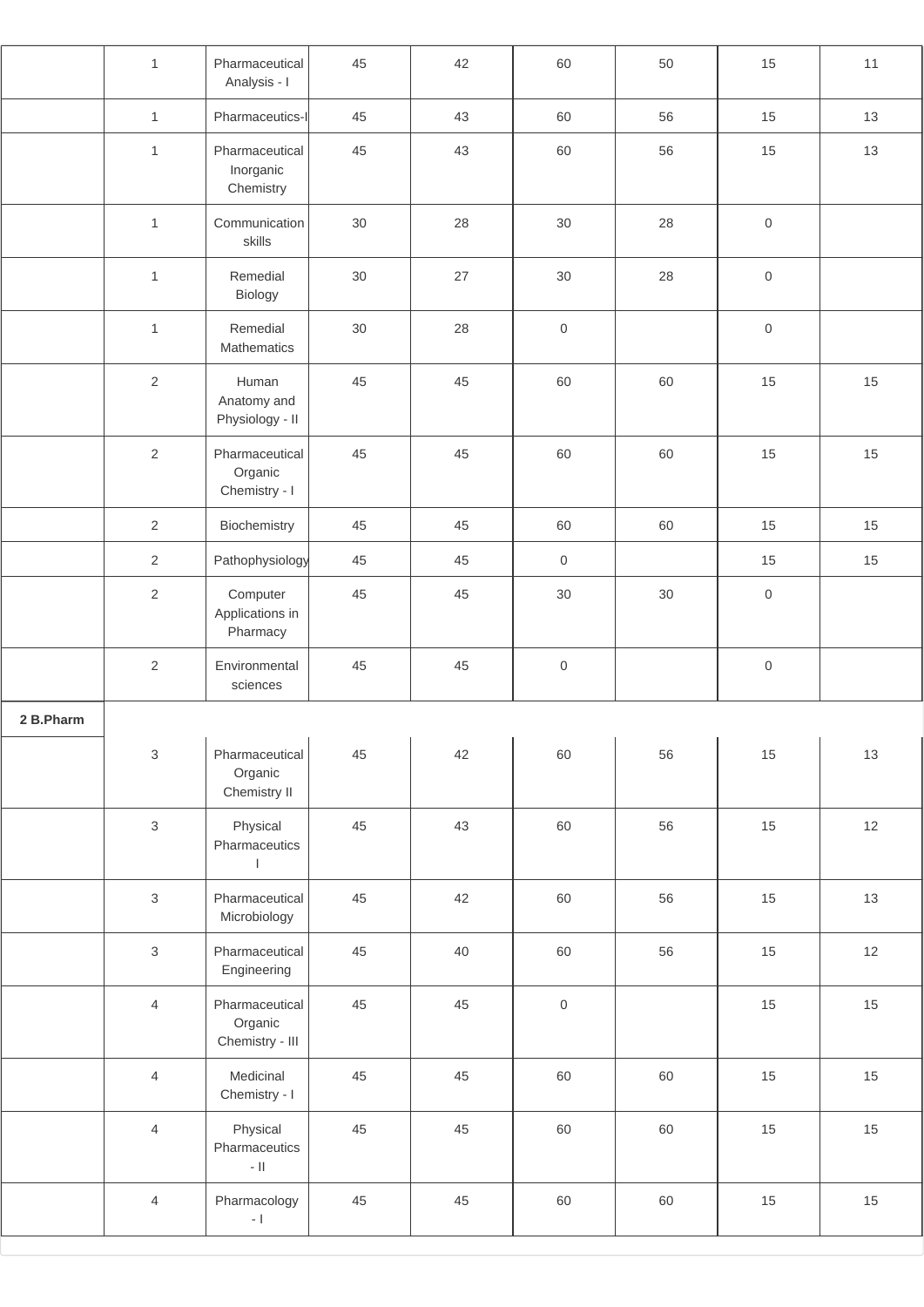|           | $\overline{4}$   | Pharmacognosy<br>and<br>Phytochemistry<br>$\sim$ [       | 45                  | 45                  | 60                  | 60                  | 15      | 15                  |
|-----------|------------------|----------------------------------------------------------|---------------------|---------------------|---------------------|---------------------|---------|---------------------|
| 3 B.Pharm |                  |                                                          |                     |                     |                     |                     |         |                     |
|           | $\,$ 5 $\,$      | Medicinal<br>Chemistry - II                              | 45                  | $\mathsf{O}\xspace$ | $\mathbf 0$         |                     | 15      | $\mathsf{O}\xspace$ |
|           | $\,$ 5 $\,$      | Industrial<br>Pharmacy - I                               | 45                  | $\mathsf{O}\xspace$ | 60                  | $\,0\,$             | 15      | $\mathsf{O}\xspace$ |
|           | $\,$ 5 $\,$      | Pharmacology<br>$\sim$ 11 $\,$                           | 45                  | $\mathsf{O}\xspace$ | 60                  | $\mathsf{O}\xspace$ | 15      | $\mathbf 0$         |
|           | $\sqrt{5}$       | Pharmacognosy<br>and<br>Phytochemistry<br>$\sim$ 11 $\,$ | 45                  | $\mathsf{O}\xspace$ | 60                  | $\,0\,$             | 15      | $\mathbf 0$         |
|           | $\sqrt{5}$       | Pharmaceutical<br>Jurisprudence                          | 45                  | $\mathsf{O}\xspace$ | $\mathsf{O}$        |                     | 15      | $\mathsf 0$         |
|           | $\,6$            | Medicinal<br>Chemistry - III                             | 45                  | $\mathsf{O}\xspace$ | 60                  | $\,0\,$             | 15      | $\mathsf 0$         |
|           | $\,6\,$          | Pharmacology<br>- $\vert\vert\vert$                      | 45                  | $\mathsf{O}\xspace$ | 60                  | $\,0\,$             | 15      | $\mathsf{O}\xspace$ |
|           | $\,6$            | Herbal Drug<br>Technology                                | 45                  | $\,0\,$             | 60                  | $\,0\,$             | 15      | $\mathsf{O}\xspace$ |
|           | $\,6$            | <b>Biopharmaceutics</b><br>and<br>Pharmacokinetids       | 45                  | $\mathsf{O}\xspace$ | $\mathsf{O}\xspace$ |                     | 15      | $\mathsf{O}\xspace$ |
|           | $\,$ 6 $\,$      | Pharmaceutical<br>Biotechnology                          | 45                  | $\mathsf{O}\xspace$ | $\mathsf{O}\xspace$ |                     | 15      | $\mathsf{O}\xspace$ |
|           | $\,6$            | Quality<br>Assurance                                     | 45                  | $\mathbf 0$         | $\,0\,$             |                     | 15      | $\mathsf{O}\xspace$ |
| 4 B.Pharm |                  |                                                          |                     |                     |                     |                     |         |                     |
|           | $\boldsymbol{7}$ | Instrumental<br>Methods of<br>Analysis                   | 45                  | $\mathsf{O}\xspace$ | 60                  | $\mathsf{O}\xspace$ | 15      | $\mathsf{O}\xspace$ |
|           | $\overline{7}$   | Industrial<br>Pharmacy - II                              | 45                  | $\,0\,$             | $\mathsf{O}\xspace$ |                     | 15      | $\mathbf 0$         |
|           | $\overline{7}$   | Pharmacy<br>Practice                                     | 45                  | $\mathbf 0$         | $\,0\,$             |                     | 15      | $\mathsf{O}\xspace$ |
|           | $\overline{7}$   | Novel Drug<br>Delivery<br>System                         | 45                  | $\mathbf 0$         | $\mathbf 0$         |                     | 15      | $\mathsf{O}\xspace$ |
|           | $\boldsymbol{7}$ | Practice<br>School                                       | $\mathsf{O}\xspace$ |                     | 180                 | $\mathbf 0$         | $\,0\,$ |                     |
|           | $\,8\,$          | <b>Biostatistics</b><br>and Research<br>Methodology      | 45                  | $\mathbf 0$         | $\,0\,$             |                     | 15      | $\mathbf 0$         |
|           |                  |                                                          |                     |                     |                     |                     |         |                     |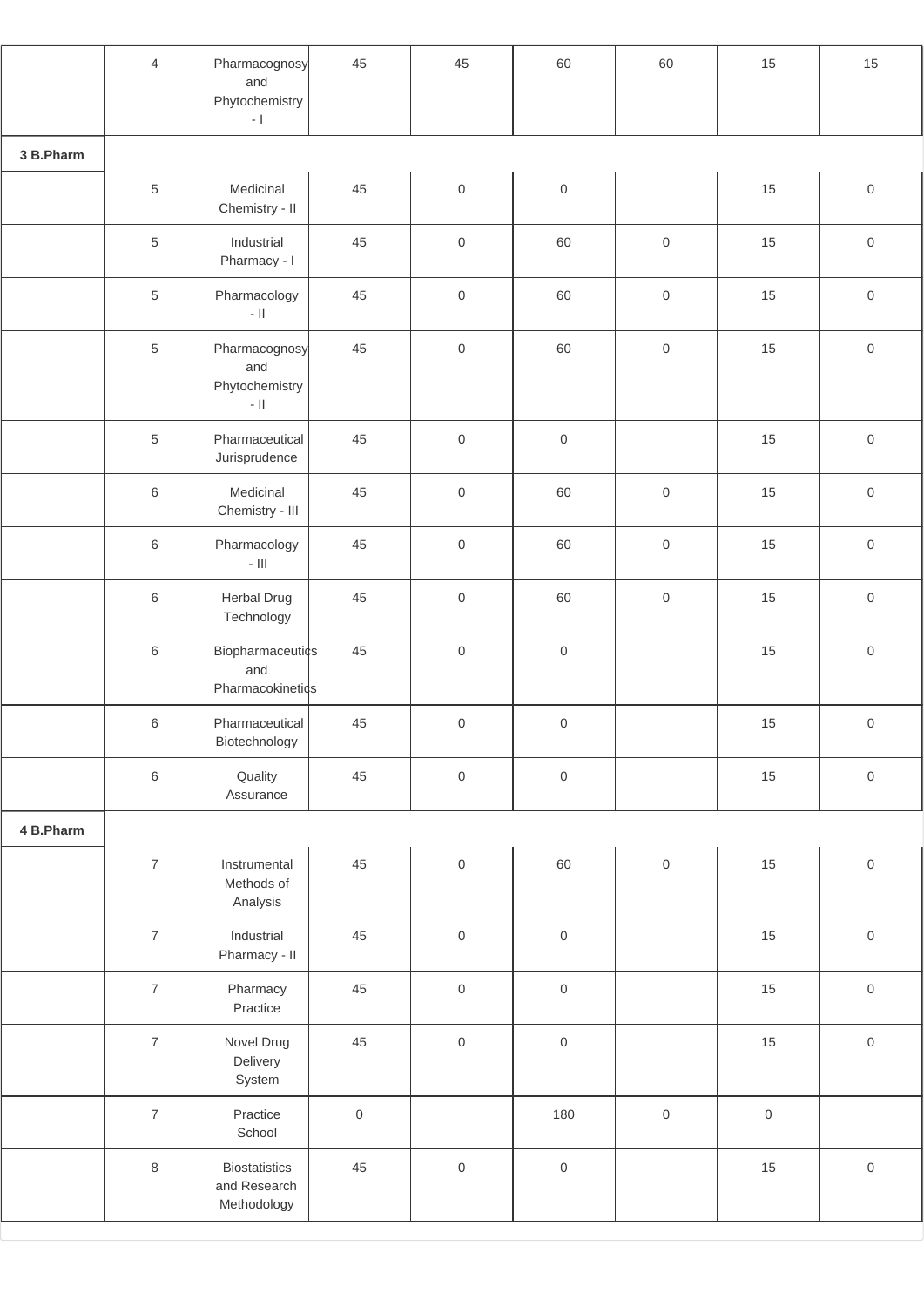|           | $\,8\,$ | Social and<br>Preventive<br>Pharmacy                    | 45                  | $\mathbf 0$         | $\mathsf 0$         |                     | 15                  | $\mathsf{O}\xspace$ |
|-----------|---------|---------------------------------------------------------|---------------------|---------------------|---------------------|---------------------|---------------------|---------------------|
|           | $\,8\,$ | Pharma<br>Marketing<br>Management                       | 45                  | $\mathsf{O}$        | $\mathsf{O}\xspace$ |                     | $\mathsf{O}$        |                     |
|           | $\,8\,$ | Pharmaceutical<br>Regulatory<br>Science                 | 45                  | $\mathsf{O}$        | $\,0\,$             |                     | $\,0\,$             |                     |
|           | $\,8\,$ | Pharmacovigilance                                       | 45                  | $\mathsf{O}\xspace$ | $\,0\,$             |                     | $\mathsf{O}$        |                     |
|           | $\,8\,$ | Quality<br>Control and<br>Standardization<br>of Herbals | 45                  | $\mathsf{O}\xspace$ | $\mathsf{O}$        |                     | $\mathsf{O}$        |                     |
|           | $\,8\,$ | Computer<br>Aided Drug<br>Design                        | 45                  | $\mathsf{O}$        | $\mathbf 0$         |                     | $\mathbf 0$         |                     |
|           | $\,8\,$ | Cell and<br>Molecular<br>Biology                        | 45                  | $\mathsf{O}$        | $\mathbf 0$         |                     | $\mathbf 0$         |                     |
|           | $\,8\,$ | Cosmetic<br>Science                                     | 45                  | $\mathsf{O}$        | $\mathsf{O}\xspace$ |                     | $\mathsf{O}\xspace$ |                     |
|           | $\,8\,$ | Experimental<br>Pharmacology                            | 45                  | $\,0\,$             | $\mathsf{O}\xspace$ |                     | $\,0\,$             |                     |
|           | $\,8\,$ | Advanced<br>Instrumentation<br>Techniques               | 45                  | $\mathsf{O}\xspace$ | $\,0\,$             |                     | $\mathsf{O}$        |                     |
|           | $\,8\,$ | Dietary<br>Supplements<br>and<br>Nutraceuticals         | 45                  | $\mathsf{O}\xspace$ | $\mathsf 0$         |                     | $\mathsf{O}$        |                     |
|           | $\,8\,$ | Project Work                                            | $\mathsf{O}\xspace$ |                     | 180                 | $\mathsf{O}\xspace$ | $\mathsf{O}\xspace$ |                     |
| 1 D.Pharm |         |                                                         |                     |                     |                     |                     |                     |                     |
|           |         | Pharmaceutics-I                                         | 75                  | $\mathsf{O}\xspace$ | 100                 | $\mathsf{O}\xspace$ | $\mathsf{O}\xspace$ |                     |
|           |         | Pharmaceutical<br>Chemistry-I                           | 75                  | $\mathsf{O}\xspace$ | 75                  | $\,0\,$             | $\mathsf{O}\xspace$ |                     |
|           |         | Pharmacognosy                                           | 75                  | $\mathsf{O}\xspace$ | 75                  | $\mathsf{O}\xspace$ | $\mathsf{O}$        |                     |
|           |         | Biochemistry<br>& Clinical<br>Pathology                 | 50                  | $\mathsf{O}$        | 75                  | $\mathsf{O}\xspace$ | $\mathsf{O}$        |                     |
|           |         | Human<br>Anatomy &<br>Physiology                        | 75                  | $\mathsf{O}\xspace$ | 50                  | $\,0\,$             | $\mathsf{O}\xspace$ |                     |
|           |         | Health<br>Education &<br>Community<br>Pharmacy          | 50                  | $\mathsf{O}$        | $\mathbf 0$         |                     | $\mathsf{O}\xspace$ |                     |
| 2 D.Pharm |         |                                                         |                     |                     |                     |                     |                     |                     |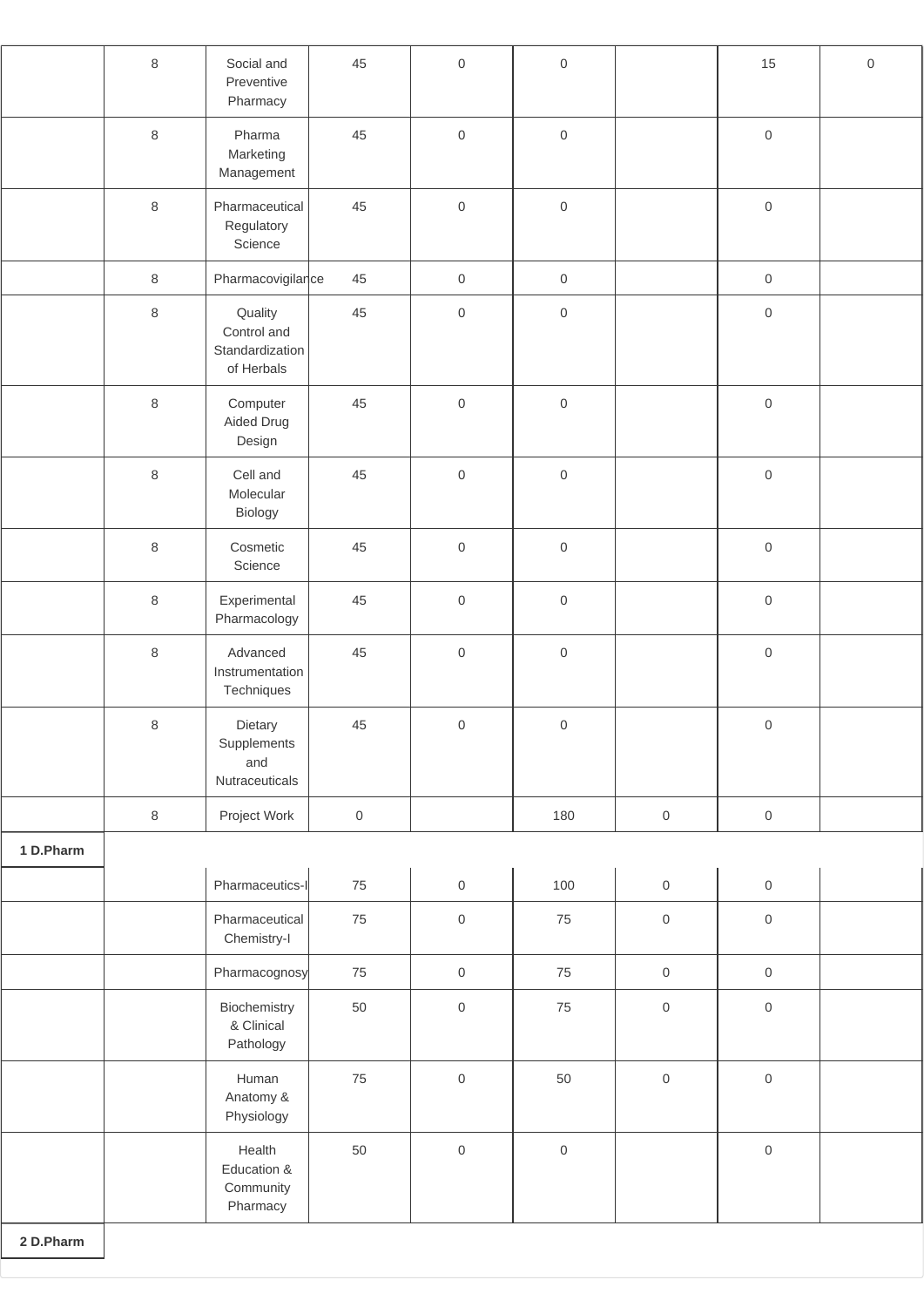|                                   |                | Pharmaceutics-<br>$\ensuremath{\mathsf{II}}$                     | 75                  | $\mathbf 0$ | 100                 | $\mathsf{O}\xspace$ | $\mathbf 0$ |  |
|-----------------------------------|----------------|------------------------------------------------------------------|---------------------|-------------|---------------------|---------------------|-------------|--|
|                                   |                | Pharmaceutical<br>Chemistry-II                                   | 75                  | $\mbox{O}$  | 75                  | $\,0\,$             | $\mbox{O}$  |  |
|                                   |                | Pharmacology<br>& Toxicology                                     | 75                  | $\mathbf 0$ | 50                  | $\mathsf{O}\xspace$ | $\mathbf 0$ |  |
|                                   |                | Pharmaceutical<br>Jurisprudence                                  | 50                  | $\mathbf 0$ | $\mathsf{O}\xspace$ |                     | $\mathbf 0$ |  |
|                                   |                | Drug Store<br>and Business<br>Management                         | 75                  | $\mathbf 0$ | $\mathbf 0$         |                     | $\mathbf 0$ |  |
|                                   |                | Hospital and<br>Clinical<br>Pharmacy                             | 75                  | $\mathbf 0$ | 50                  | $\mathsf{O}\xspace$ | $\mbox{O}$  |  |
| 1 M.Pharm<br><b>Pharmaceutics</b> |                |                                                                  |                     |             |                     |                     |             |  |
|                                   | $\mathbf{1}$   | Modern<br>Pharmaceutical<br>Analytical<br>Techniques             | 60                  | 56          | $\mathbf 0$         |                     | $\mathbf 0$ |  |
|                                   | $\mathbf{1}$   | Drug Delivery<br>System                                          | 60                  | 56          | $\mathbf 0$         |                     | $\mbox{O}$  |  |
|                                   | $\mathbf{1}$   | Modern<br>Pharmaceutics                                          | 60                  | 56          | $\mathbf 0$         |                     | $\mathbf 0$ |  |
|                                   | $\mathbf{1}$   | Regulatory<br>Affair                                             | 60                  | 56          | $\mathbf 0$         |                     | $\mathbf 0$ |  |
|                                   | $\mathbf{1}$   | Pharmaceutics<br>Practical - I                                   | 0                   |             | 180                 | 160                 | $\,0\,$     |  |
|                                   | $\overline{2}$ | Molecular<br>Pharmaceutics<br>(Nano Tech<br>and Targeted<br>DDS) | 60                  | 54          | $\mathbf 0$         |                     | $\mbox{O}$  |  |
|                                   | $\overline{2}$ | Advanced<br>Biopharmaceutics<br>$\&$<br>Pharmacokinetids         | 60                  | 56          | $\mathbf 0$         |                     | $\mbox{O}$  |  |
|                                   | $\overline{2}$ | Computer<br>Aided Drug<br>Delivery<br>System                     | 60                  | 56          | $\mathbf 0$         |                     | $\mathbf 0$ |  |
|                                   | $\overline{2}$ | Cosmetic and<br>Cosmeceuticals                                   | 60                  | 54          | $\mathsf{O}\xspace$ |                     | $\mathbf 0$ |  |
|                                   | $\overline{2}$ | Pharmaceutics<br>Practical II                                    | $\mathsf{O}\xspace$ |             | 180                 | 160                 | $\mathbf 0$ |  |
| 2 M.Pharm                         |                |                                                                  |                     |             |                     |                     |             |  |

**Pharmaceutics**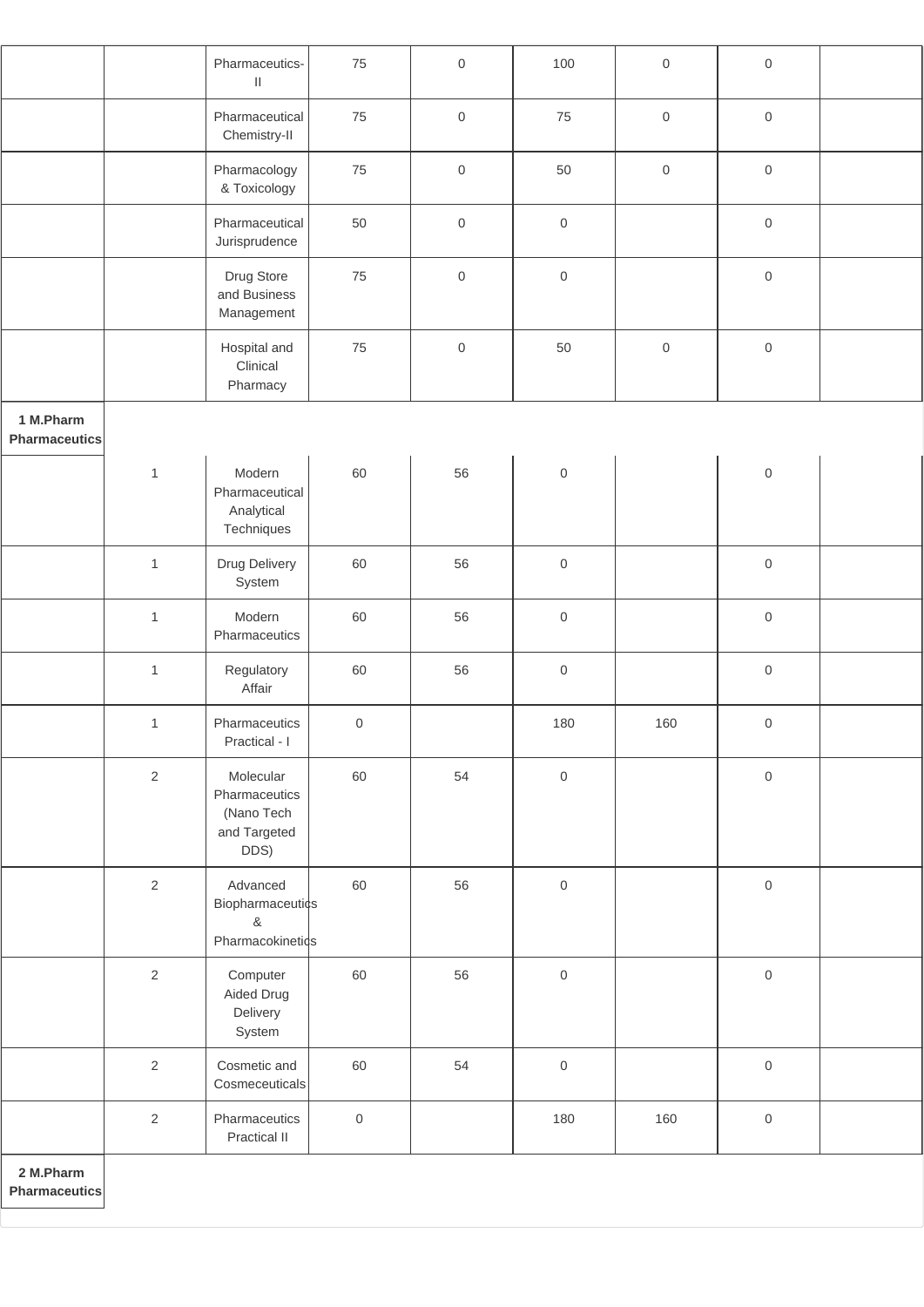| $\mathbf{3}$   | Research<br>Methodology<br>and<br><b>Biostatistics</b>     | 60          | 56 | $\mathsf{O}\xspace$ |     | $\mathsf{O}$ |  |
|----------------|------------------------------------------------------------|-------------|----|---------------------|-----|--------------|--|
| $\mathbf{3}$   | Journal club                                               | $\,0\,$     |    | 15                  | 13  | $\mathsf{O}$ |  |
| $\mathfrak{S}$ | Discussion /<br>Presentation<br>(Proposal<br>Presentation) | $\mathbf 0$ |    | $30\,$              | 28  | $\mathsf{O}$ |  |
| $\mathbf{3}$   | Research<br>Work                                           | $\mathbf 0$ |    | 420                 | 400 | $\mathsf{O}$ |  |
| $\overline{4}$ | Journal club                                               | $\mathbf 0$ |    | 15                  | 12  | $\mathsf{O}$ |  |
| $\overline{4}$ | Research<br>Work                                           | $\mathbf 0$ |    | 465                 | 455 | $\mathsf{O}$ |  |
| $\overline{4}$ | Discussion /<br>Presentation<br>(Proposal<br>Presentation) | $\mathbf 0$ |    | $30\,$              | 28  | $\,0\,$      |  |

# **Budget of the Institution for the past 3 Years**

| <b>Budget Heads</b>  | 2018 - 2019                  | 2017 - 2018                  | 2016 - 2017                  |
|----------------------|------------------------------|------------------------------|------------------------------|
| Recurring            | <b>Amount in Lakhs (INR)</b> | <b>Amount in Lakhs (INR)</b> | <b>Amount in Lakhs (INR)</b> |
| Fee to apex Bodies   | 1366350                      | 1206500                      | 1689750                      |
| Chemicals            | 30500                        | 29700                        | 32570                        |
| Electricity          | 370000                       | 395000                       | 425950                       |
| <b>Phone Bills</b>   | 85900                        | 99690                        | 103780                       |
| Travelling           | 234500                       | 350776                       | 470970                       |
| Annual maintenances  | 80000                        | 95600                        | 106900                       |
| Stationary           | 305680                       | 325900                       | 385500                       |
| Miscellaneous        | 8080950                      | 9589229                      | 8101680                      |
| Glassware's          | 40100                        | 51300                        | 65700                        |
| <b>Non-Recurring</b> | <b>Amount in Lakhs (INR)</b> | <b>Amount in Lakhs (INR)</b> | <b>Amount in Lakhs (INR)</b> |
| <b>Building</b>      | 360770                       | 580000                       | 690900                       |
| Equipments           | 35950                        | 42780                        | 53700                        |
| Vehicles             | 250000                       | 380900                       | 450900                       |
| Books & Journals     | 90400                        | 85525                        | 90700                        |
| Furniture's          | 80950                        | 110650                       | 135700                       |

**Accepted Faculties**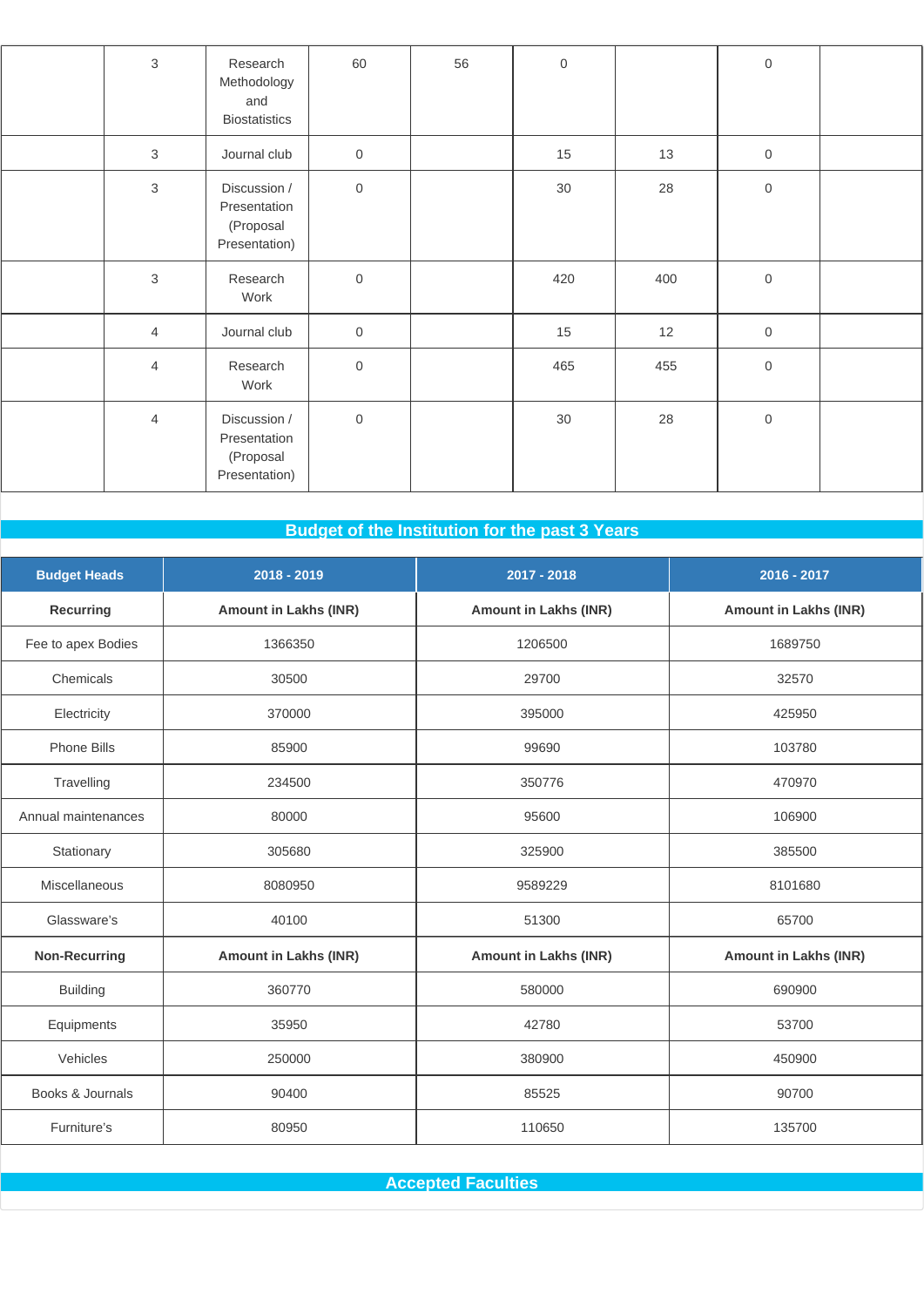| S.No           | <b>Full Name</b>              | <b>Email</b>                      | <b>Department</b><br><b>Name</b> | <b>Designation</b>         | <b>Mobile</b> | <b>Status</b> |
|----------------|-------------------------------|-----------------------------------|----------------------------------|----------------------------|---------------|---------------|
| $\mathbf 1$    | Swati pundir                  | Swatichandel766@gmail.comDept of  | Pharmacology                     | <b>Assistant Professor</b> | 8219137679    | Accepted      |
| 2              | SAUMYA RANJAN<br><b>SABAT</b> | sabatsaumya@gmail.com             | Dept of<br>Pharmaceutics         | <b>Assistant Professor</b> | 9619098335    | Accepted      |
| 3              | Daljeet Rana                  | daljeetrana6510pharma@gmDiepbof   | Pharmaceutics                    | <b>Assistant Professor</b> | 8988290371    | Accepted      |
| 4              | Kavya M c                     | kavya.mchandran1@gmail.comept of  | Pharmaceutical<br>Chemistry      | <b>Assistant Professor</b> | 8988349663    | Accepted      |
| 5              | Chitra Kaundal                | chitrakaundal7468@gmail.comept of | Pharmaceutics                    | <b>Assistant Professor</b> | 8988351507    | Accepted      |
| 6              | Kanchan Sharma                | sharma.kanchan363@gmail.compt of  | Pharmacology                     | <b>Assistant Professor</b> | 7018323265    | Accepted      |
| $\overline{7}$ | ajay singh chandel            | ajay.chandel5@gmail.com           | Dept of<br><b>Pharmaceutics</b>  | <b>Assistant Professor</b> | 7018038737    | Accepted      |
| 8              | Shweta Agarwal                | shweta_ag26@gmail.com             | Dept of<br>Pharmaceutics         | Associate<br>Professor     | 9882032426    | Accepted      |
| $9\,$          | Abhishek Sharma               | abhideeps21@gmail.com             | Dept of<br>Pharmaceutics         | <b>Assistant Professor</b> | 9418859600    | Accepted      |
| 10             | Anil Kumar                    | anilph10@gmail.com                | Dept of<br>Pharmacology          | <b>Assistant Professor</b> | 8219808066    | Accepted      |
| 11             | Priya Thakur                  | thakurpriya004@gmail.com Dept of  | <b>Pharmaceutics</b>             | <b>Assistant Professor</b> | 8219850266    | Accepted      |
| 12             | Hem Raj                       | shimla_pharmacy@rediff.comDept of | Pharmacognosy                    | <b>Assistant Professor</b> | 9418284867    | Accepted      |
| 13             | Dr Ram Babu<br>Sharma         | sharmaram77@ymail.com             | Dept of<br>Pharmaceutics         | Principal                  | 7018379926    | Accepted      |
| 14             | Priyanka Sharma               | psharmalrsolan@gmail.com Dept of  | Pharmaceutics                    | <b>Assistant Professor</b> | 8351087959    | Accepted      |
| 15             | <b>Puneet Kumar</b>           | puneet12kaushal@gmail.comDept of  | <b>Pharmaceutics</b>             | <b>Assistant Professor</b> | 7018269892    | Accepted      |
| 16             | <b>Bhav Sarswat</b>           | bhav.sarswat92pharma@gmaleptom    | Pharmaceutics                    | <b>Assistant Professor</b> | 8368275263    | Accepted      |

## **Faculty Workload**

| S.No | <b>Faculty Name Department</b> |                                 | <b>Designation</b>     | <b>Course</b>                   | Year | <b>Subject</b>          | <b>Theory</b><br>(Number of<br>Hours per<br>week<br>including<br>tutorials) | <b>Practical</b><br>(Number of<br>Hours per<br>week) | <b>Remarks</b> |
|------|--------------------------------|---------------------------------|------------------------|---------------------------------|------|-------------------------|-----------------------------------------------------------------------------|------------------------------------------------------|----------------|
|      | Abhishek<br>Sharma             | Dept of<br><b>Pharmaceutics</b> | Assistant<br>Professor | M.Pharm<br><b>Pharmaceutics</b> |      | Modern<br>Pharmaceutics | 3                                                                           | 5                                                    | M Pharmacy     |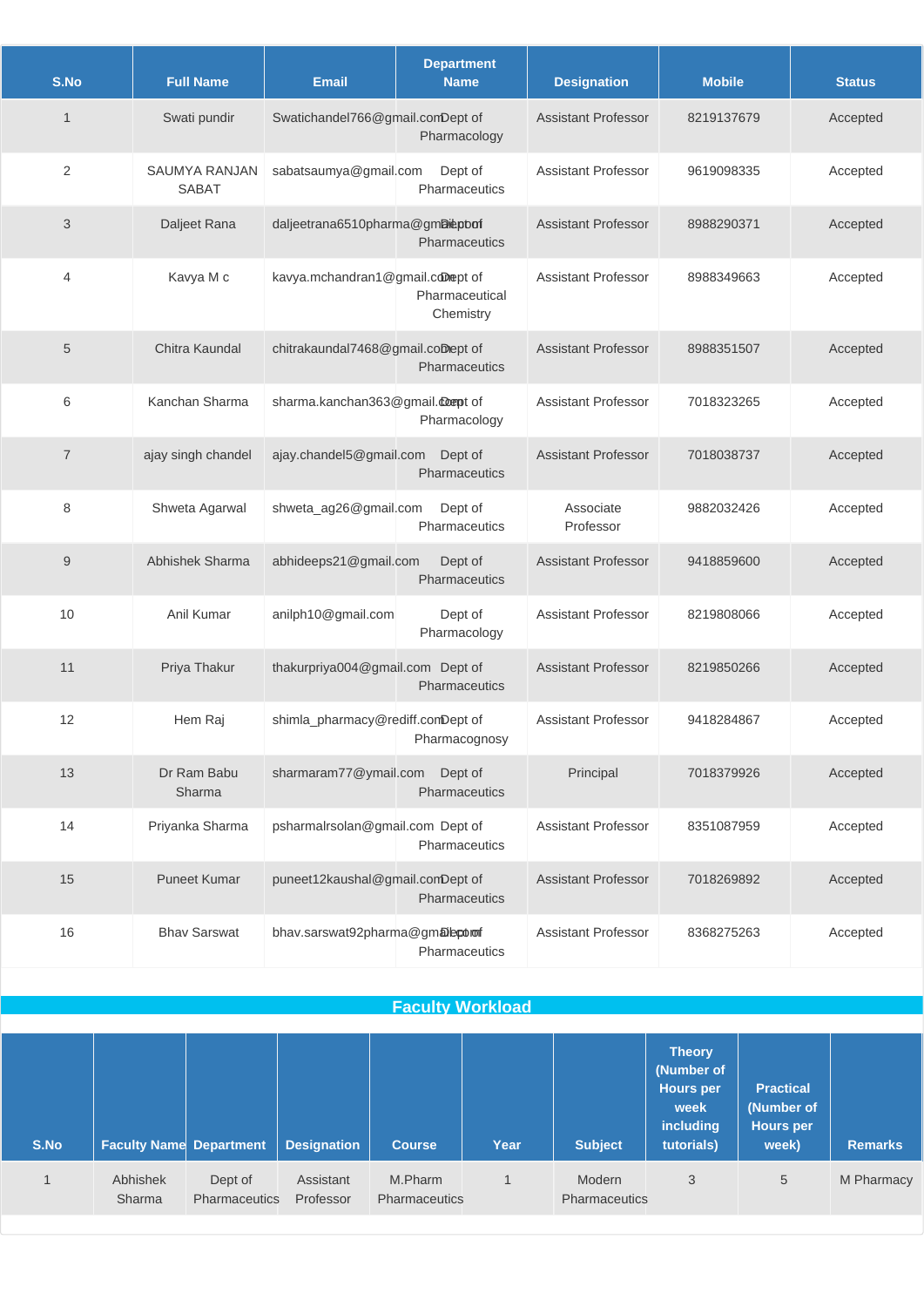| $\overline{2}$   | Shweta<br>Agarwal                              | Dept of<br>Pharmaceutics           | Associate<br>Professor | M.Pharm<br>Pharmaceutics | $\mathbf{1}$              | Drug<br>Delivery<br>System                                 | $\overline{4}$ | 3                | No                |
|------------------|------------------------------------------------|------------------------------------|------------------------|--------------------------|---------------------------|------------------------------------------------------------|----------------|------------------|-------------------|
| 3                | Shweta<br>Agarwal                              | Dept of<br>Pharmaceutics           | Associate<br>Professor | M.Pharm<br>Pharmaceutics | $\overline{2}$            | Discussion /<br>Presentation<br>(Proposal<br>Presentation) | $\mathbf 0$    | 6                | No                |
| $\overline{4}$   | Shweta<br>Agarwal                              | Dept of<br>Pharmaceutics           | Associate<br>Professor | M.Pharm<br>Pharmaceutics | 2                         | Research<br>Work                                           | $\mathbf 0$    | $6\phantom{1}$   | <b>No</b>         |
| 5                | ajay singh<br>chandel                          | Dept of<br>Pharmaceutics           | Lecturer               | M.Pharm<br>Pharmaceutics | $\mathbf{1}$              | Regulatory<br>Affair                                       | 3              | $\boldsymbol{0}$ | $\mathsf 3$       |
| 6                | Dr Ram<br><b>Babu</b><br>Sharma                | Dept of<br>Pharmaceutics           |                        | M.Pharm<br>Pharmaceutics | $\mathbf{1}$              | Advanced<br>Biopharmaceutics<br>&<br>Pharmacokinetics      | 3              | $\overline{4}$   | no                |
| $\overline{7}$   | Dr Ram<br>Babu<br>Sharma                       | Dept of<br>Pharmaceutics           |                        | M.Pharm<br>Pharmaceutics | $\overline{c}$            | Research<br>Work                                           | 3              | $\overline{4}$   | no                |
| 8                | <b>SAUMYA</b><br><b>RANJAN</b><br><b>SABAT</b> | Dept of<br>Pharmaceutics           | Assistant<br>Professor | M.Pharm<br>Pharmaceutics | $\mathbf{1}$              | Computer<br><b>Aided Drug</b><br>Delivery<br>System        | 3              | $6\phantom{1}6$  | <b>No</b>         |
| $\boldsymbol{9}$ | Abhishek<br>Sharma                             | Dept of<br>Pharmaceutics           | Assistant<br>Professor | <b>B.Pharm</b>           | 4                         | Quality<br>Control and<br>Standardization<br>of Herbals    | 3              | 6                | <b>B Pharmacy</b> |
| 10               | Hem Raj                                        | Dept of<br>Pharmacognosy Professor | Assistant              | <b>B.Pharm</b>           | 3                         | Pharmacognosy<br>and<br>Phytochemistry<br>$-$ II           | 3              | 2                | <b>NA</b>         |
| 11               | Hem Raj                                        | Dept of<br>Pharmacognosy Professor | Assistant              | <b>B.Pharm</b>           | $\overline{4}$            | Industrial<br>Pharmacy -<br>$\rm{II}$                      | 3              | 6                | no                |
| 12               | Shweta<br>Agarwal                              | Dept of<br>Pharmaceutics           | Associate<br>Professor | <b>B.Pharm</b>           | $\overline{2}$            | Physical<br>Pharmaceutics<br>$\mathsf{I}$                  | $\overline{4}$ | 8                | <b>No</b>         |
| 13               | Priya Thakur                                   | Dept of<br>Pharmaceutics           | Assistant<br>Professor | <b>B.Pharm</b>           | 1                         | Pharmaceutics-I                                            | 4              | 6                | No                |
| 14               | Priya Thakur                                   | Dept of<br>Pharmaceutics           | Assistant<br>Professor | <b>B.Pharm</b>           | $\sqrt{3}$                | Pharmaceutical<br>Biotechnology                            | $\mathfrak{S}$ | 3                | No                |
| 15               | Anil Kumar                                     | Dept of<br>Pharmacology            | Assistant<br>Professor | <b>B.Pharm</b>           | $\ensuremath{\mathsf{3}}$ | Pharmacology<br>$   $                                      | 3              | $\,6$            | No                |
| 16               | Anil Kumar                                     | Dept of<br>Pharmacology            | Assistant<br>Professor | <b>B.Pharm</b>           | $\mathbf{1}$              | Human<br>Anatomy<br>and<br>Physiology -<br>$\vert\vert$    | 3              | 6                | <b>No</b>         |
| 17               | ajay singh<br>chandel                          | Dept of<br>Pharmaceutics           | Lecturer               | <b>B.Pharm</b>           | $\overline{2}$            | Pharmaceutical<br>Engineering                              | 06             | 6                | 12                |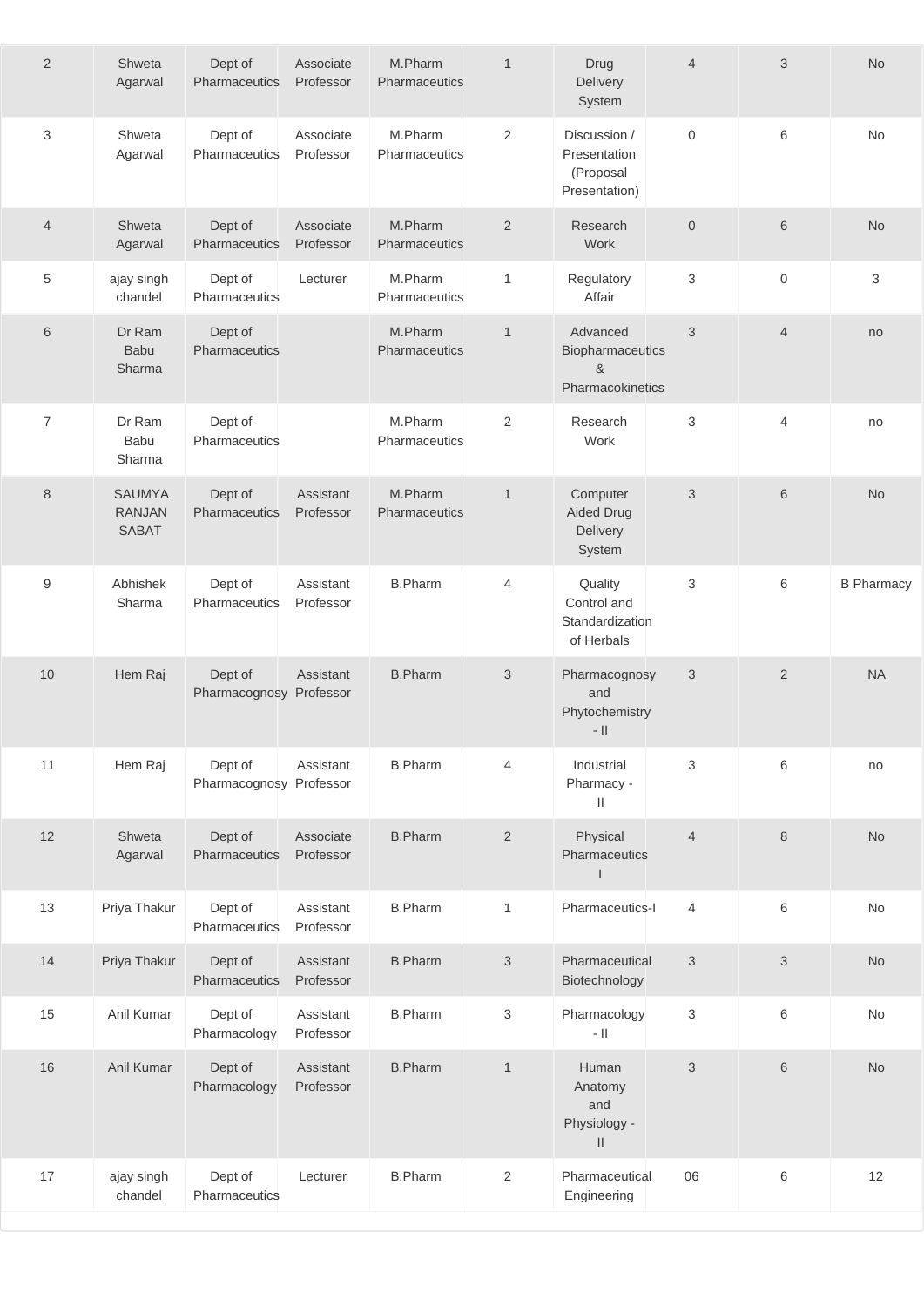| 18 | Dr Ram<br><b>Babu</b><br>Sharma                | Dept of<br>Pharmaceutics               |                        | <b>B.Pharm</b> | $\mathbf{1}$              | Pharmaceutics-I                           | 3              | $00\,$       | Practical<br>conducted<br>by other<br>faculty |
|----|------------------------------------------------|----------------------------------------|------------------------|----------------|---------------------------|-------------------------------------------|----------------|--------------|-----------------------------------------------|
| 19 | Puneet<br>Kumar                                | Dept of<br>Pharmaceutics               | Assistant<br>Professor | <b>B.Pharm</b> | 1                         | Environmental<br>sciences                 | 3              | $\mathbf 0$  | No Prctical                                   |
| 20 | Bhav<br>Sarswat                                | Dept of<br>Pharmaceutics               | Assistant<br>Professor | <b>B.Pharm</b> | $\mathbf{1}$              | Communication<br>skills                   | 3              | $\mathbf{0}$ | no                                            |
| 21 | Kanchan<br>Sharma                              | Dept of<br>Pharmacology                | Assistant<br>Professor | <b>B.Pharm</b> | $\mathbf{1}$              | Pathophysiology                           | 3              | $00\,$       | No Practical                                  |
| 22 | Kanchan<br>Sharma                              | Dept of<br>Pharmacology                | Assistant<br>Professor | <b>B.Pharm</b> | $\overline{4}$            | Experimental<br>Pharmacology              | 3              | 6            | nA                                            |
| 23 | Chitra<br>Kaundal                              | Dept of<br>Pharmaceutics               | Assistant<br>Professor | <b>B.Pharm</b> | 1                         | Biochemistry                              | 3              | 6            | No                                            |
| 24 | Chitra<br>Kaundal                              | Dept of<br>Pharmaceutics               | Assistant<br>Professor | <b>B.Pharm</b> | 3                         | Medicinal<br>Chemistry -<br>$\mathbf{II}$ | 3              | 6            | <b>NA</b>                                     |
| 25 | Daljeet<br>Rana                                | Dept of<br>Pharmaceutics               | Assistant<br>Professor | <b>B.Pharm</b> | 2                         | Pharmaceutical<br>Microbiology            | 3              | 6            | No                                            |
| 26 | <b>SAUMYA</b><br><b>RANJAN</b><br><b>SABAT</b> | Dept of<br>Pharmaceutics               | Assistant<br>Professor | <b>B.Pharm</b> | $\overline{4}$            | Instrumental<br>Methods of<br>Analysis    | 3              | 6            | <b>No</b>                                     |
| 27 | Swati pundir                                   | Dept of<br>Pharmacology                | Assistant<br>Professor | <b>B.Pharm</b> | 2                         | Pharmacology<br>$-1$                      | 4              | 6            | 10                                            |
| 28 | Swati pundir                                   | Dept of<br>Pharmacology                | Assistant<br>Professor | <b>B.Pharm</b> | $\ensuremath{\mathsf{3}}$ | Pharmaceutical<br>Biotechnology           | $\overline{0}$ | 3            | 3                                             |
| 29 | Kavya M c                                      | Dept of<br>Pharmaceutical<br>Chemistry | Assistant<br>Professor | <b>B.Pharm</b> | 4                         | Advanced<br>Instrumentation<br>Techniques | 04             | 06           | Weekly 10<br>hr workload                      |
| 30 | Kavya M c                                      | Dept of<br>Pharmaceutical<br>Chemistry | Assistant<br>Professor | <b>B.Pharm</b> | $\mathbf{1}$              | Biochemistry                              | 02             | 03           | Weekly 5 hr                                   |
| 31 | Priyanka<br>Sharma                             | Dept of<br>Pharmaceutics               | Assistant<br>Professor | <b>B.Pharm</b> | $\overline{2}$            | Pharmaceutical<br>Organic<br>Chemistry II | 3              | $\,6$        | No                                            |

**Income and Expenditure**

| <b>INCOME</b>        |                                 |  |  |  |
|----------------------|---------------------------------|--|--|--|
| <b>Particulars</b>   | <b>Amount in Lakhs</b><br>(INR) |  |  |  |
| <b>Grants Govt</b>   |                                 |  |  |  |
| <b>Grants Others</b> |                                 |  |  |  |
| <b>Tution Fee</b>    | 10929000                        |  |  |  |
| Library Fee          |                                 |  |  |  |
| Sports Fee           |                                 |  |  |  |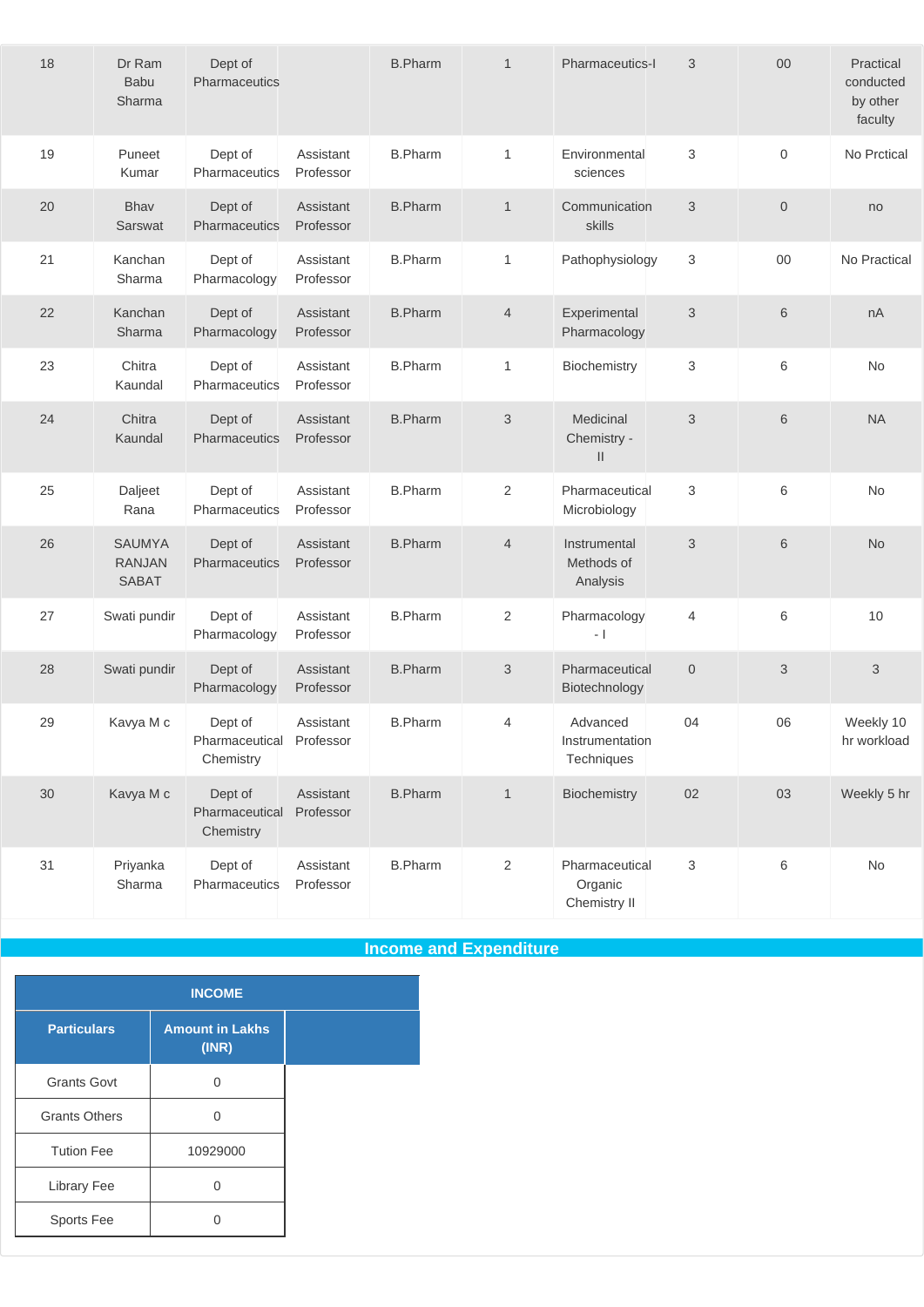| Uinion Fee | 0        | <b>EXPENDITURE</b> |                        |  |
|------------|----------|--------------------|------------------------|--|
| Others     | 2418550  | <b>Particulars</b> | <b>Amount in Lakhs</b> |  |
| Total      | 13347550 |                    | (INR)                  |  |
|            |          | <b>Building</b>    | 560700                 |  |
|            |          | Equipment          | 50900                  |  |
|            |          | <b>Others</b>      | 4560500                |  |

|                                | <b>REVENUE EXPENDITURE</b>      |
|--------------------------------|---------------------------------|
| <b>Particulars</b>             | <b>Amount in Lakhs</b><br>(INR) |
| Revenue Exp -<br>Salary        | 3811127                         |
| Maintenance Exp -<br>College   | 780500                          |
| Maintenance Exp -<br>Others    | 1050330                         |
| Apex Bodies Fee                | 1206500                         |
| Chemicals                      | 29700                           |
| Stationary                     | 325900                          |
| Deposit held by the<br>College | $\Omega$                        |
| Annual<br>maintenances         | 95600                           |
| Misc.Expenditure               | 325000                          |
| <b>Others</b>                  | 550793                          |
| Total                          | 13347550                        |

#### **Books**

| <b>Course</b>            | <b>Titles Required</b> | <b>Titles Available</b> | <b>Volume Required</b> | <b>Volume Available</b> | No of Journals |
|--------------------------|------------------------|-------------------------|------------------------|-------------------------|----------------|
| <b>B.Pharm</b>           | 500                    | 683                     | 1500                   | 6151                    | 25             |
| M.Pharm<br>Pharmaceutics | 50                     | 104                     | 100                    | 742                     | 25             |
| D.Pharm                  | 200                    |                         | 750                    |                         |                |

Enclose Details of the Journals subscribed

### **Subject Wise Classification**

| <b>Subject</b>           | <b>Available Numbers</b> | <b>Available Titles</b> |
|--------------------------|--------------------------|-------------------------|
| Pharmacognosy            | 725                      | -41                     |
| <b>Pharmacy Practice</b> | 244                      | 40                      |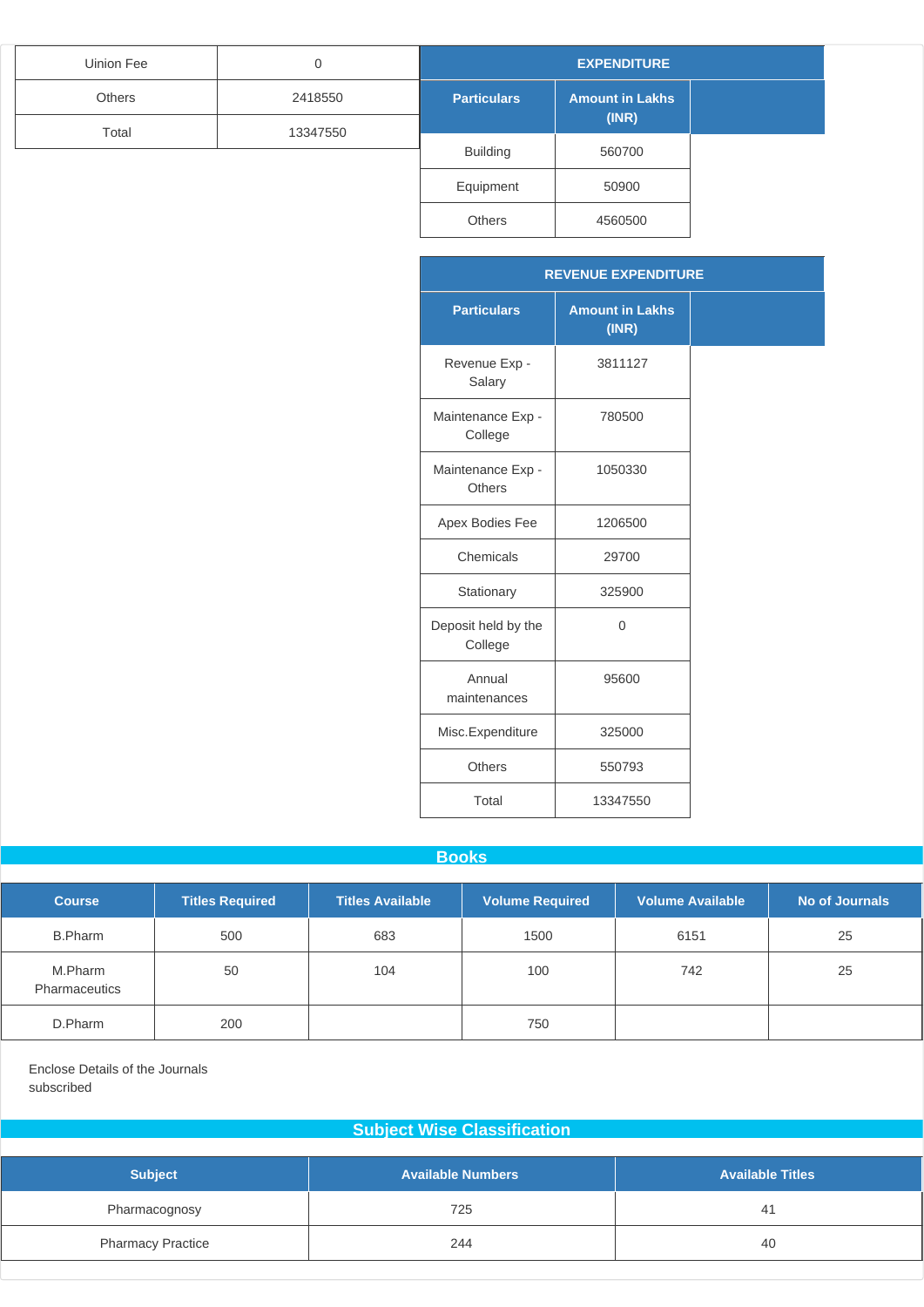| Human anatomy & physiology                                                               | 330 | 32      |
|------------------------------------------------------------------------------------------|-----|---------|
| Pharmaceutics (dispensing & general Pharmacy)                                            | 280 | 50      |
| Pharmaceutical organic chemistry                                                         | 448 | 40      |
| Pharmaceutical inorganic chemistry                                                       | 520 | 44      |
| Pharmaceutical microbiology                                                              | 561 | 39      |
| Pathophysiology                                                                          | 328 | 30      |
| Applied biochemistry & clinical chemistry                                                | 473 | 32      |
| Pharmacology                                                                             | 338 | 38      |
| Pharmaceutical jurisprudence                                                             | 184 | 18      |
| Pharmaceutical dosage form                                                               | 226 | 48      |
| Community pharmacy                                                                       | 145 | 37      |
| Clinical pharmacy                                                                        | 220 | 40      |
| Hospital pharmacy                                                                        | 225 | 42      |
| Pharmacotheraputics                                                                      | 185 | 38      |
| Pharmaceutical analysis and Quality Assurance                                            | 214 | 41      |
| Medicinal chemistry                                                                      | 574 | 46      |
| Biology                                                                                  | 117 | 18      |
| Computer science or computer application in<br>pharmacy                                  | 78  | $\,6$   |
| Mathematics / statistics                                                                 | 125 | 10      |
| <b>Communication Skills</b>                                                              | 58  | $\,6\,$ |
| Pharmaceutics - Drug Delivery systems,<br>Pharmaceutical Engineering, Regulatory Science | 295 | 51      |

## **Other Facilities**

| <b>Particulars</b>   | <b>Number Required</b> | <b>Number Available</b> |
|----------------------|------------------------|-------------------------|
| Computers            | 10                     | 10                      |
| Printers             | ⌒                      | ◠                       |
| Internet facilities  | 4MBPS                  | 4                       |
| Scanner              |                        |                         |
| <b>LCD Projector</b> | ⌒                      |                         |
| Photocopier          |                        |                         |

|      |                                  | PG & Ph.D Projects guided by the Faculty Members for the past 3 years |                        |                                            |                      |  |
|------|----------------------------------|-----------------------------------------------------------------------|------------------------|--------------------------------------------|----------------------|--|
| S.No | Name of the<br><b>Supervisor</b> | Name of the<br><b>Candidate</b>                                       | <b>Type of Project</b> | Title of the<br><b>Thesis/Dissertation</b> | Duration (in months) |  |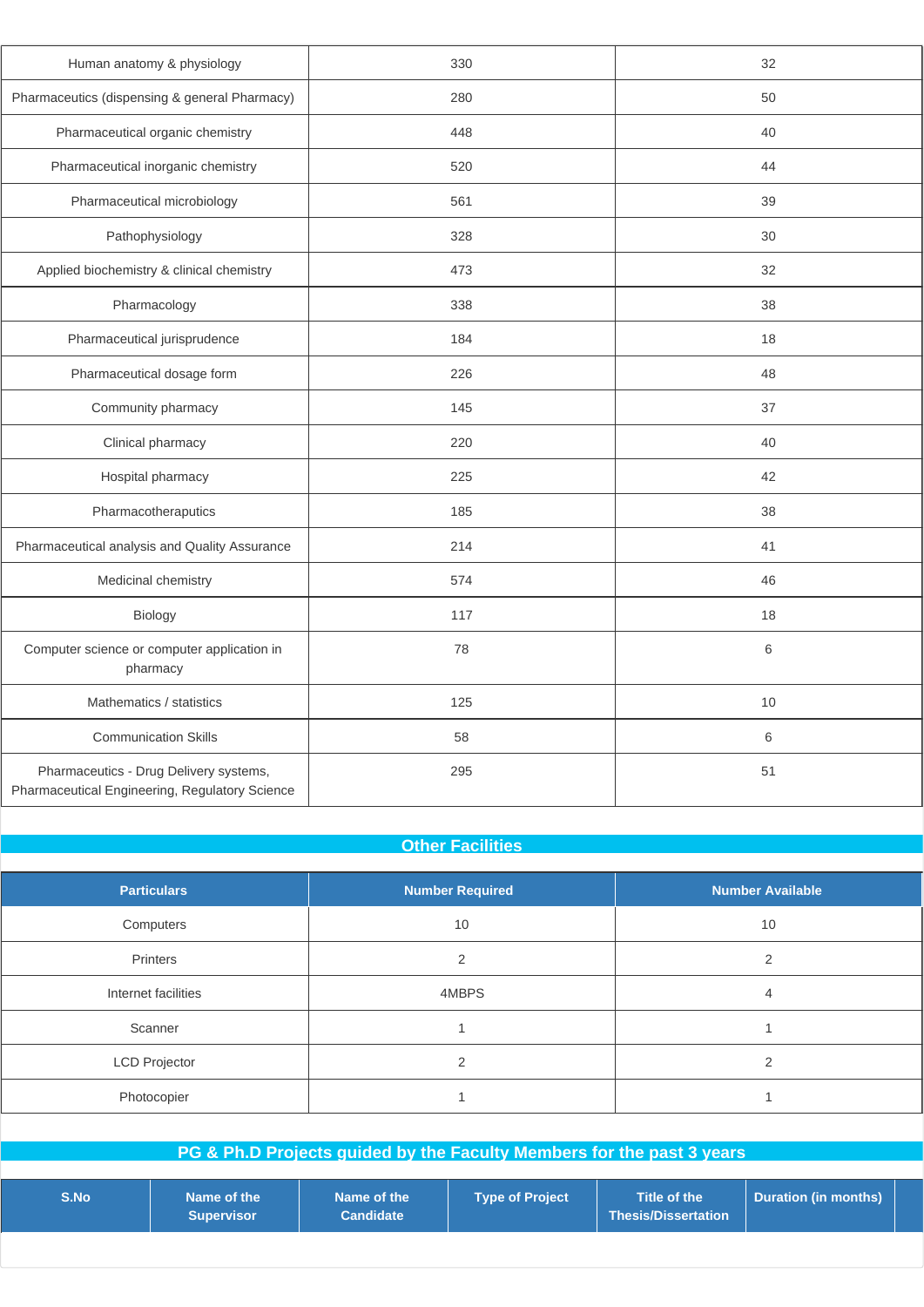| 1 | Dr. Ram Babu<br>Sharma | Shivaraj B.<br>Katageri    | Ph.D | Design and<br>Development of<br>Solid Self Nano<br><b>Emulsifying Drug</b><br>Delivery System<br>For Type II<br>Diabetes For Oral<br>Drug Delivery              | 40 | 2015 |
|---|------------------------|----------------------------|------|-----------------------------------------------------------------------------------------------------------------------------------------------------------------|----|------|
| 2 | Dr. Ram Babu<br>Sharma | Valabhbhai G.<br>Pansuriya | Ph.D | Formulation and<br>Optimization of<br><b>Press Coated</b><br>Pulsatile Tablet of<br>Felodipine by<br>Chronopharmaceutical<br>ApproaTreatment<br>of Hypertension | 40 | 2015 |

|      |                                    |                      | <b>Projects (Major/Minor Projects) completed for the past 3 years</b> |                          |                       |  |
|------|------------------------------------|----------------------|-----------------------------------------------------------------------|--------------------------|-----------------------|--|
|      |                                    |                      |                                                                       |                          |                       |  |
| S.No | Name of the<br><b>Investigator</b> | Title of the project | <b>Duration (in months)</b>                                           | <b>Sanctioned Amount</b> | <b>Funding Agency</b> |  |
|      | Dr Ram Babu Sharma                 | <b>NA</b>            |                                                                       |                          | <b>NA</b>             |  |

## **On Going Projects (Major / Minor)**

| S.No. | <b>Name of the Faculty</b> | Title of the Projects | <b>Duration (in days)</b> | <b>Sanctioned Amount</b> | <b>Funded by</b> |
|-------|----------------------------|-----------------------|---------------------------|--------------------------|------------------|
|       | Dr R B sharma              | <b>NA</b>             |                           |                          | <b>NA</b>        |

| Details of Research Collaborations for the past 3 Years |
|---------------------------------------------------------|
|---------------------------------------------------------|

| S.No | <b>Name of Collaborating</b><br><b>Organization</b> | <b>Nature Of Collaboration</b> | Outcome of collaboration | Year |
|------|-----------------------------------------------------|--------------------------------|--------------------------|------|
|      | <b>NA</b>                                           | Training                       | NA                       | 2018 |

## **Details of Research Publications in Indexed Journals for the past 3 Years**

| S.No           | <b>Authors</b> | <b>Title</b>                                                                                                                                                    | <b>Journal</b>              | <b>Volume:Issue;Page</b><br><b>Numbers</b> | <b>Impact Factor</b><br>(Provided by JCRfi<br>only) |  |
|----------------|----------------|-----------------------------------------------------------------------------------------------------------------------------------------------------------------|-----------------------------|--------------------------------------------|-----------------------------------------------------|--|
|                | Dr. Hem Raj    | Hydrodistillation and<br>Comparative Report of<br>Percentage Yield on<br>Leaves and Fruit<br>Peels from Different<br>Citrus Plants of<br><b>Rutaceae Family</b> | Journal of plant<br>science | 2:1;35                                     | 0.49                                                |  |
| $\overline{2}$ | Dr. Hem Raj    | Percentage Yield of<br>Volatile Oil from Wood<br>dust of Trees from<br>Saw mill in Himalayan<br>areas.                                                          | Ajpcr                       | 10:3;140                                   | 0.72                                                |  |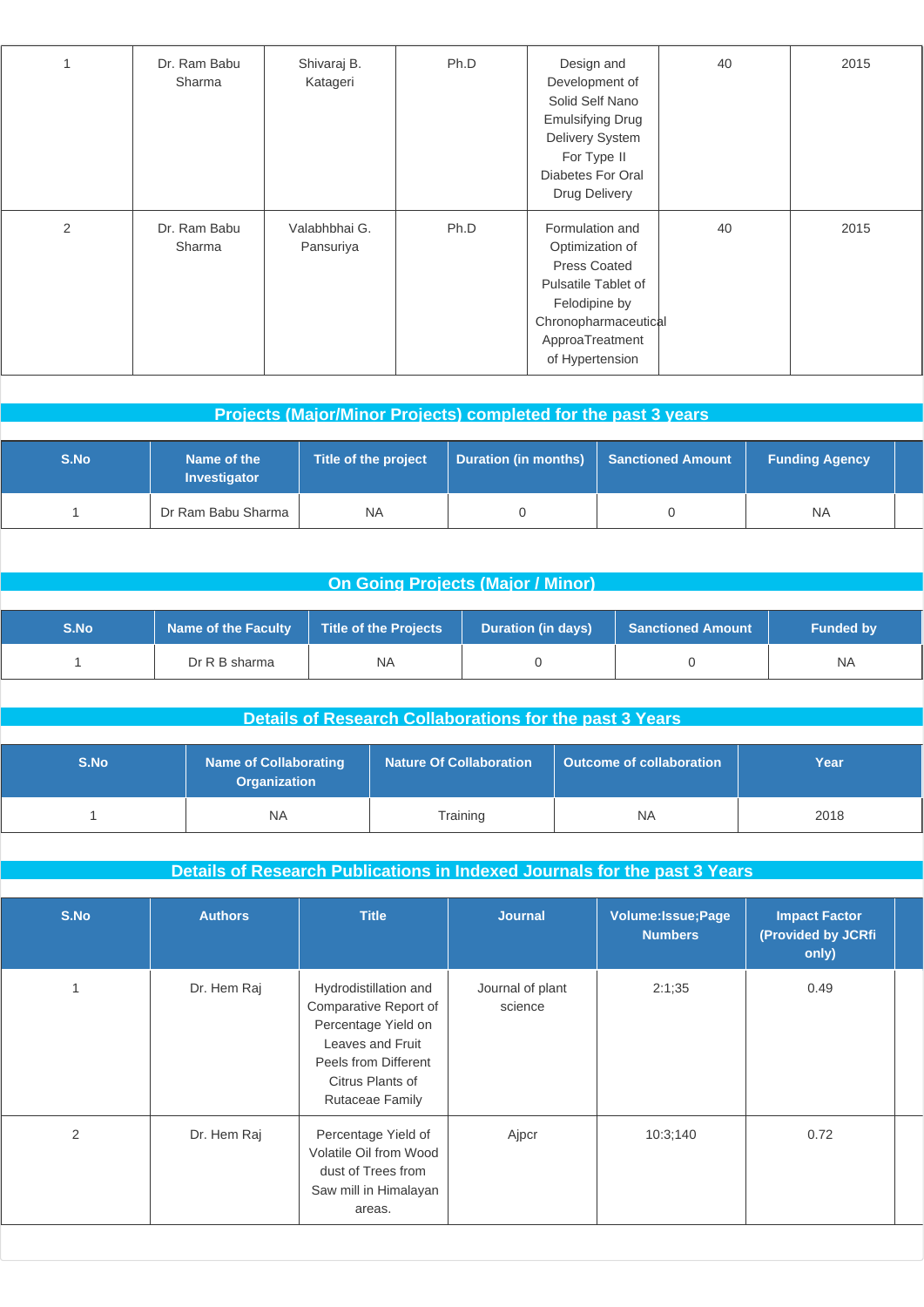| 3              | Dr. Hem Raj            | Physicochemical<br>and<br>Pharmacognostical<br>evaluation of<br>ethanolic extract of<br>Vasaka leaf                                                                           | IJCR                                                                       | 9:5;50643 | 5                   | 2017 |
|----------------|------------------------|-------------------------------------------------------------------------------------------------------------------------------------------------------------------------------|----------------------------------------------------------------------------|-----------|---------------------|------|
| $\overline{4}$ | Dr. Hem Raj            | Microwave assisted<br>Synthgesis<br>Characterization<br>and antibacterial<br>studies of some<br>biologically potent<br>Schiff bases                                           | Applied clinical<br>Pharmacology and<br>Toxicology                         | 3:1;50    | $\mathsf{O}\xspace$ | 2017 |
| 5              | Dr. Ram Babu<br>Sharma | Optimization and<br>Characterization of<br>Oral Solid Self<br>Nanoemulsifying<br>Drug Delivery<br>Systems SSNEDDS<br>of Repaglinide<br>Tablets for Type II<br><b>Diabetes</b> | International<br>Journal for<br>Pharmaceutical<br><b>Research Scholars</b> | 4:3;123   | $\overline{2}$      | 2015 |
| 6              | Dr. Ram Babu<br>Sharma | Formulation and<br>optimization of<br>press coated<br>pulsatile tablet of<br>felodipine by<br>chronopharmaceutical<br>approach in<br>treatment of<br>hypertension             | International<br>Journal of<br>Pharmacy and<br>Pharmaceutical<br>Research  | 4:1;128   | 3                   | 2015 |
| $\overline{7}$ | Dr. Ram Babu<br>Sharma | Risk Management<br>OF HVAC System<br>in Pharma<br>Industries                                                                                                                  | International<br>Journal of<br>Pharmaceutical<br><b>Research Scholars</b>  | 4:50      | 2.3                 | 2015 |

# **Consultancy Services for the past 3 Years**

| S.No | Name of the<br>Individual/Industry | Title of the work | Duration(in days) | Name of the<br><b>Institution/Industry</b> | <b>Amount Received</b> |  |
|------|------------------------------------|-------------------|-------------------|--------------------------------------------|------------------------|--|
|      | <b>NA</b>                          | <b>NA</b>         |                   | <b>NA</b>                                  |                        |  |

| . . |      |  |
|-----|------|--|
|     | aten |  |
|     |      |  |

| S.No | Title | <b>Filed (Provide Patent \</b><br><b>Application Number)</b> | <b>Awarded (Provide Patent</b><br><b>Grant Number)</b> | Name of the Inventor/s |  |
|------|-------|--------------------------------------------------------------|--------------------------------------------------------|------------------------|--|
|      | NA    | ΝA                                                           | <b>NA</b>                                              | <b>NA</b>              |  |

| <b>Department wise Equipments</b> |                                  |                                 |                         |                  |                |  |  |
|-----------------------------------|----------------------------------|---------------------------------|-------------------------|------------------|----------------|--|--|
|                                   |                                  |                                 |                         |                  |                |  |  |
| S.No                              | Name of the<br><b>Department</b> | Name of the<br><b>Equipment</b> | <b>Minimum required</b> | <b>Available</b> | <b>Working</b> |  |  |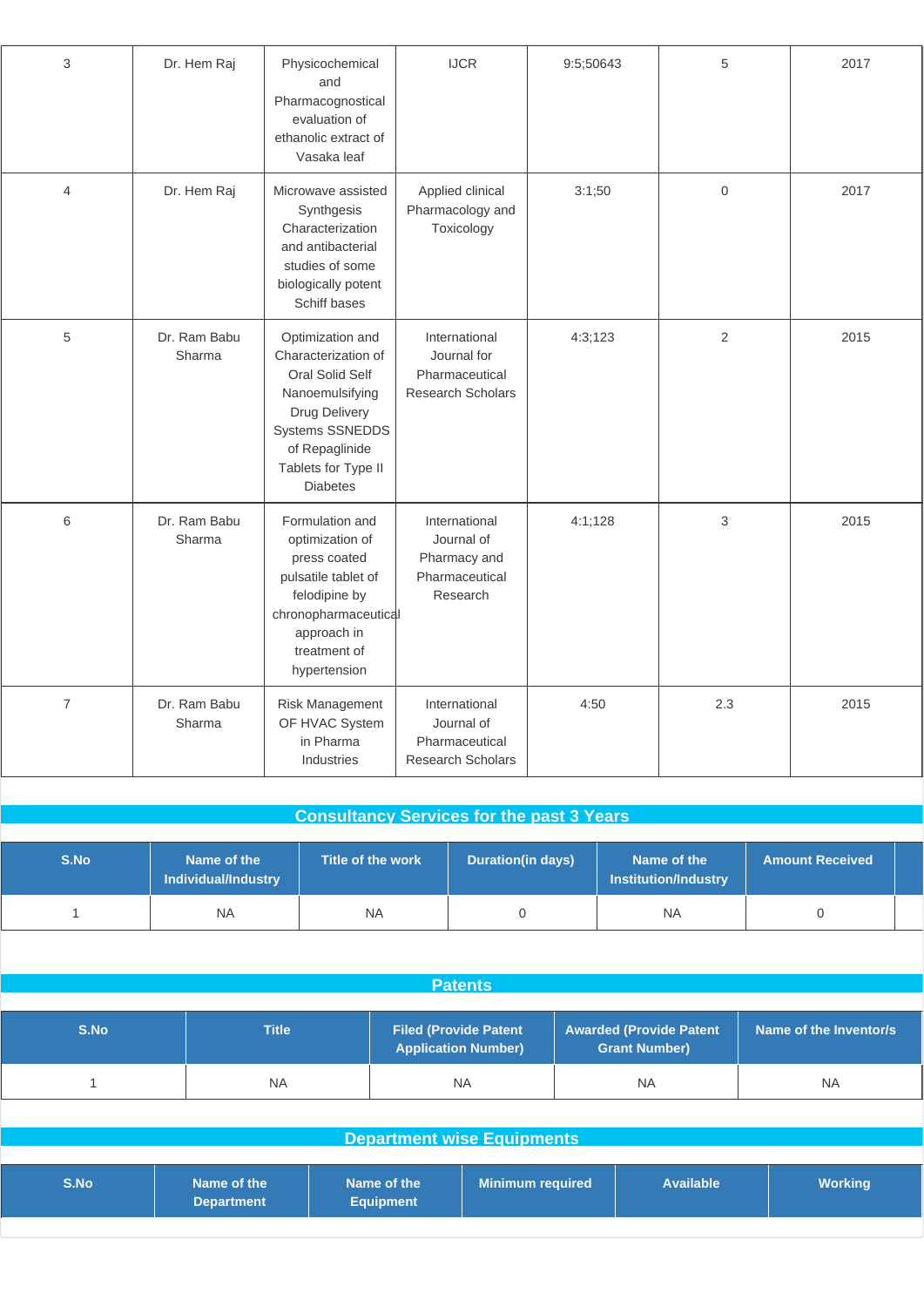| 1              | Dept of Pharmaceutical<br>Chemistry | Refractometer                                           | $\mathbf{1}$   | $\mathbf{1}$   | 1              |
|----------------|-------------------------------------|---------------------------------------------------------|----------------|----------------|----------------|
| 2              | Dept of Pharmaceutical<br>Chemistry | Polarimeter                                             | $\mathbf{1}$   | $\mathbf{1}$   | 1              |
| 3              | Dept of Pharmaceutical<br>Chemistry | Photoelectric<br>colorimeter                            | $\mathbf{1}$   | 1              | 1              |
| $\overline{4}$ | Dept of Pharmaceutical<br>Chemistry | Atomic model set                                        | 2              | $\overline{2}$ | 2              |
| 5              | Dept of Pharmaceutical<br>Chemistry | Electronic balance                                      | $\overline{2}$ | $\overline{2}$ | $\overline{2}$ |
| 6              | Dept of Pharmaceutical<br>Chemistry | Periodic table chart                                    | Adequate       | $\overline{2}$ | $\overline{2}$ |
| $\overline{7}$ | Dept of Pharmaceutical<br>Chemistry | Hot plates                                              | 8              | 8              | 8              |
| 8              | Dept of Pharmaceutical<br>Chemistry | Oven                                                    | 5              | 5              | 5              |
| 9              | Dept of Pharmaceutical<br>Chemistry | Refrigerator                                            | 2              | $\overline{2}$ | $\overline{2}$ |
| 10             | Dept of Pharmaceutical<br>Chemistry | Analytical Balances for<br>demonstration                | 5              | 5              | 5              |
| 11             | Dept of Pharmaceutical<br>Chemistry | Digital balance 10mg<br>sensitivity                     | 5              | 5              | 5              |
| 12             | Dept of Pharmaceutical<br>Chemistry | Suction pumps                                           | 5              | 5              | 5              |
| 13             | Dept of Pharmaceutical<br>Chemistry | Muffle Furnace                                          | $\overline{2}$ | $\overline{2}$ | $\overline{2}$ |
| 14             | Dept of Pharmaceutical<br>Chemistry | <b>Mechanical Stirrers</b>                              | 5              | 5              | 5              |
| 15             | Dept of Pharmaceutical<br>Chemistry | Magnetic Stirrers with<br>Thermostat                    | $10$           | $10$           | 10             |
| 16             | Dept of Pharmaceutical<br>Chemistry | Vacuum Pump                                             | $\sqrt{2}$     | $\sqrt{2}$     | $\sqrt{2}$     |
| $17$           | Dept of Pharmaceutical<br>Chemistry | Digital pH meter                                        | 5              | 5              | 5              |
| 18             | Dept of Pharmaceutical<br>Chemistry | Microwave Oven                                          | $\overline{2}$ | $\overline{c}$ | $\sqrt{2}$     |
| 19             | Dept of Pharmaceutical<br>Chemistry | <b>Distillation Unit</b>                                | $\overline{2}$ | $\overline{2}$ | $\overline{2}$ |
| 20             | Dept of Pharmaceutical<br>Chemistry | Arsenic Limit Test<br>Apparatus                         | 20             | 20             | 20             |
| 21             | Dept of Pharmaceutical<br>Chemistry | Reflux flask and<br>condenser double /<br>triple necked | 20             | 20             | 20             |
| 22             | Dept of Pharmaceutical<br>Chemistry | Nessler's Cylinders                                     | 50             | 50             | 50             |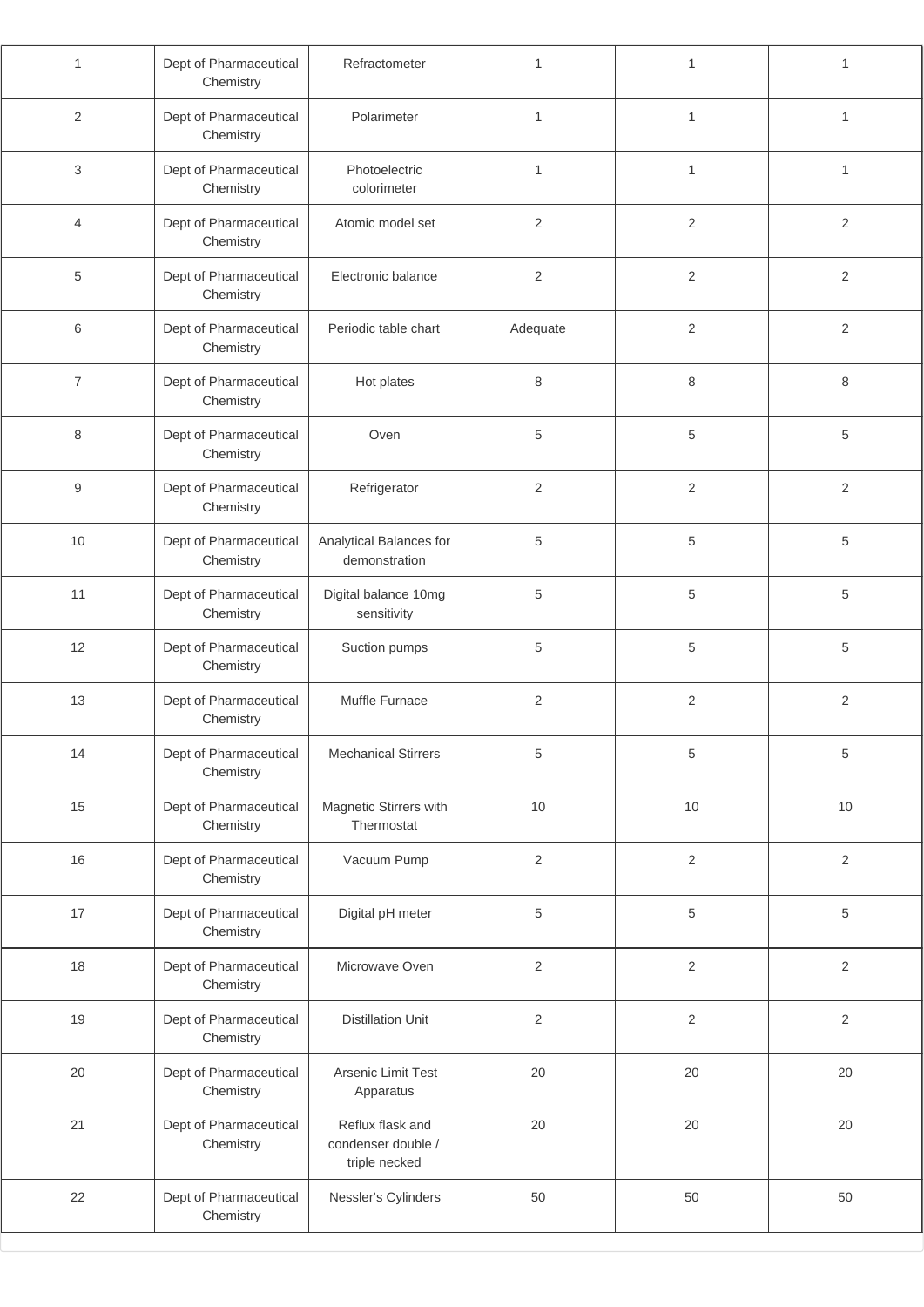| 23 | Dept of Pharmaceutical<br>Reflux flask and<br>Chemistry<br>condenser single<br>Necked |                                                                       | 25           | 25                  | 25                  |
|----|---------------------------------------------------------------------------------------|-----------------------------------------------------------------------|--------------|---------------------|---------------------|
| 24 | Dept of Pharmaceutical<br>Chemistry                                                   | Electronic water bath(<br>12 holes)                                   | $\,$ 5 $\,$  | 5                   | $\,$ 5 $\,$         |
| 25 | Dept of Pharmaceutical<br>Chemistry                                                   | Copper water bath                                                     | 25           | 25                  | 25                  |
| 26 | Dept of Pharmaceutical<br>Chemistry                                                   | Colorimeter                                                           | $\mathbf{1}$ | 1                   | 1                   |
| 27 | Dept of Pharmaceutical<br>Chemistry                                                   | UV-Visible<br>Spectrophotometer                                       | $\mathbf{1}$ | $\overline{2}$      | $\overline{2}$      |
| 28 | Dept of Pharmaceutical<br>Chemistry                                                   | Flourimeter                                                           | $\mathbf{1}$ | 1                   | $\mathbf{1}$        |
| 29 | Dept of Pharmaceutical<br>Chemistry                                                   | Digital Balance (1mg<br>sensitivity)                                  | $\mathbf{1}$ | 1                   | 1                   |
| 30 | Dept of Pharmaceutical<br>Chemistry                                                   | Nephelo Turbidity<br>meter                                            | $\mathbf{1}$ | $\mathbf{1}$        | $\mathbf{1}$        |
| 31 | Dept of Pharmaceutical<br>Chemistry                                                   | Flame Photometer                                                      | $\mathbf{1}$ | $\mathbf{1}$        | $\mathbf{1}$        |
| 32 | Dept of Pharmaceutical<br>Chemistry                                                   | Potentiometer                                                         | $\mathbf{1}$ | $\mathbf{1}$        | 1                   |
| 33 | Dept of Pharmaceutical<br>Chemistry                                                   | Conductivity meter                                                    | $\mathbf{1}$ | 1                   | 1                   |
| 34 | Dept of Pharmaceutical<br>Chemistry                                                   | <b>HPLC</b>                                                           | $\mathbf{1}$ | 1                   | 1                   |
| 35 | Dept of Pharmaceutical<br>Chemistry                                                   | HPTLC (Desirable)                                                     | $\mathbf{1}$ | $\mathbf 0$         | $\mathbf{0}$        |
| 36 | Dept of Pharmaceutical<br>Chemistry                                                   | Atomic Absorption and<br>Emission<br>spectrophotometer<br>(Desirable) | 1            | $\mathbf 0$         | $\mathbf 0$         |
| 37 | Dept of Pharmaceutical<br>Chemistry                                                   | <b>Biochemistry Analyzer</b><br>(Desirable)                           | $\mathbf{1}$ | $\mathsf{O}\xspace$ | $\mathbf 0$         |
| 38 | Dept of Pharmaceutical<br>Chemistry                                                   | Carbon, Hydrogen,<br>Nitrogen Analyzer<br>(Desirable)                 | $\mathbf{1}$ | $\,0\,$             | $\mathbf 0$         |
| 39 | Dept of Pharmaceutical<br>Chemistry                                                   | Deep Freezer<br>(Desirable)                                           | $\mathbf{1}$ | 1                   | $\mathbf{1}$        |
| 40 | Dept of Pharmaceutical<br>Chemistry                                                   | Ion-Exchanger                                                         | $\mathbf{1}$ | $\mathbf{1}$        | $\mathbf{1}$        |
| 41 | Dept of Pharmaceutical<br>Chemistry                                                   | Lyophilizer (Desirable)                                               | $\mathbf{1}$ | $\mathsf{O}\xspace$ | $\mathsf{O}\xspace$ |
| 42 | Dept of<br>Pharmacognosy                                                              | Compound Microscope                                                   | $30\,$       | $30\,$              | $30\,$              |
| 43 | Dept of<br>Pharmacognosy                                                              | Dissecting Microscope                                                 | $30\,$       | $30\,$              | $30\,$              |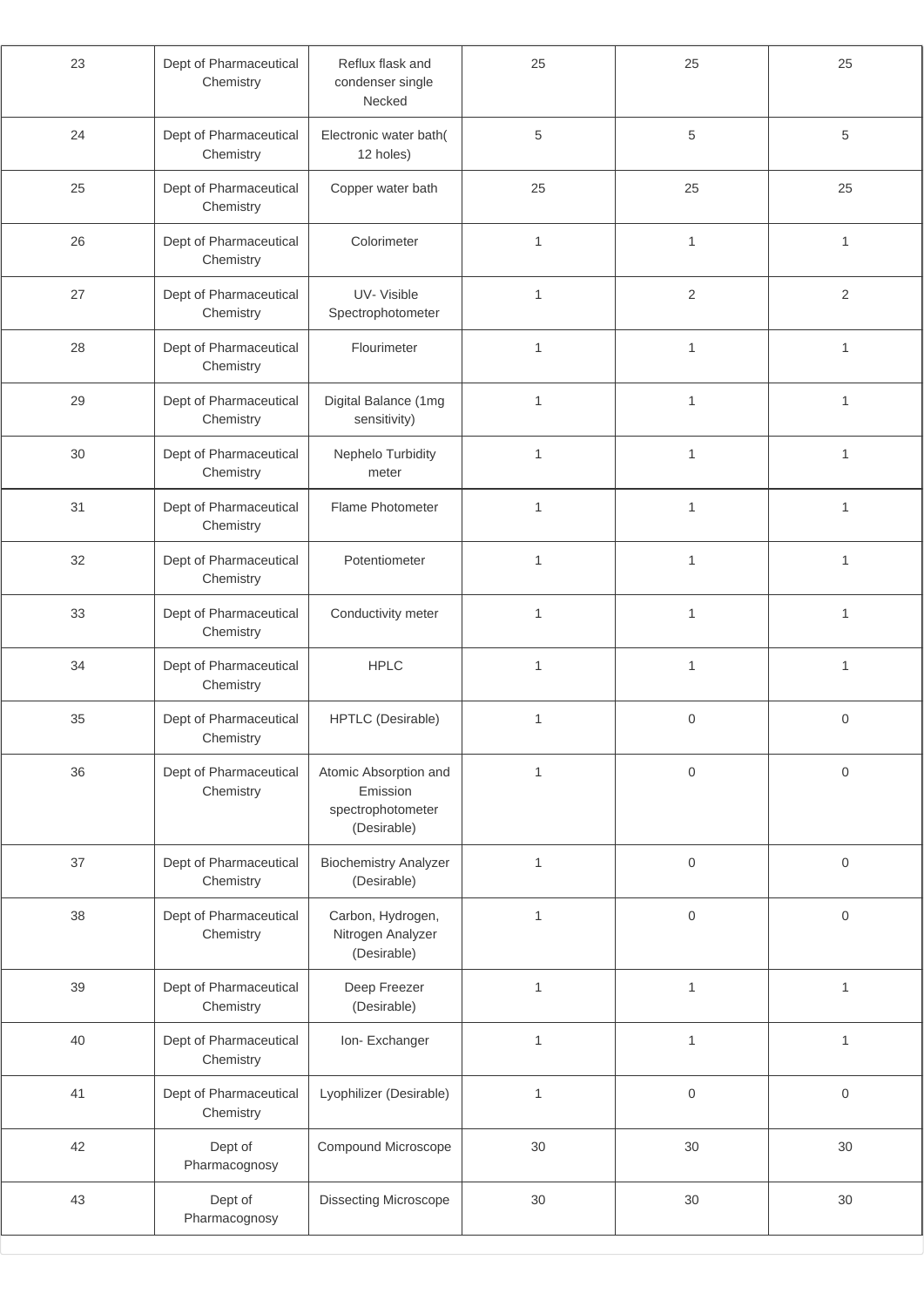| 44 | Dept of<br>Pharmacognosy | Projection Microscope                    | $\overline{2}$ | $\overline{2}$ | 2              |
|----|--------------------------|------------------------------------------|----------------|----------------|----------------|
| 45 | Dept of<br>Pharmacognosy | <b>Binocular Microscope</b>              | $\mathbf{1}$   | $\mathbf{1}$   | $\mathbf{1}$   |
| 46 | Dept of<br>Pharmacognosy | Polarized Microscope                     | $\mathbf{1}$   | $\mathbf{1}$   | 1              |
| 47 | Dept of<br>Pharmacognosy | Electronic Digital<br>balance            | $\sqrt{2}$     | $\overline{2}$ | $\sqrt{2}$     |
| 48 | Dept of<br>Pharmacognosy | Autoclave                                | $\overline{2}$ | $\overline{2}$ | $\overline{2}$ |
| 49 | Dept of<br>Pharmacognosy | Hot air oven                             | $\overline{2}$ | $\overline{2}$ | 2              |
| 50 | Dept of<br>Pharmacognosy | Refrigerator                             | $\mathbf{1}$   | 2              | $\sqrt{2}$     |
| 51 | Dept of<br>Pharmacognosy | Zone reader                              | $\mathbf{1}$   | $\mathbf{1}$   | $\mathbf{1}$   |
| 52 | Dept of<br>Pharmacognosy | Digital pH Meter                         | $\mathbf{1}$   | $\mathbf{1}$   | $\mathbf{1}$   |
| 53 | Dept of<br>Pharmacognosy | Colorimeter                              | $\mathbf{1}$   | $\mathbf{1}$   | 1              |
| 54 | Dept of<br>Pharmacognosy | Sterility testing unit                   | $\mathbf{1}$   | $\mathbf{1}$   | $\mathbf{1}$   |
| 55 | Dept of<br>Pharmacognosy | Camera lucida                            | 20             | 20             | 20             |
| 56 | Dept of<br>Pharmacognosy | Eye piece micrometer                     | 20             | 20             | 20             |
| 57 | Dept of<br>Pharmacognosy | Stage micrometer                         | 20             | 20             | 20             |
| 58 | Dept of<br>Pharmacognosy | Muffle furnace                           | $\mathbf{1}$   | $\mathbf{1}$   | $\mathbf{1}$   |
| 59 | Dept of<br>Pharmacognosy | Moisture balance                         | $\mathbf{1}$   | $\mathbf{1}$   | $\mathbf{1}$   |
| 60 | Dept of<br>Pharmacognosy | <b>Heating Mantles-Small</b>             | $\overline{4}$ | $\overline{4}$ | $\overline{4}$ |
| 61 | Dept of<br>Pharmacognosy | Vacuum pump                              | $\sqrt{2}$     | $\sqrt{2}$     | $\sqrt{2}$     |
| 62 | Dept of<br>Pharmacognosy | Micropipette single &<br>Multi Channeled | $\overline{2}$ | $\overline{2}$ | $\sqrt{2}$     |
| 63 | Dept of<br>Pharmacognosy | Micro Centrifuge                         | $\mathbf{1}$   | $\mathbf{1}$   | $\mathbf{1}$   |
| 64 | Dept of<br>Pharmacognosy | Electric water bath                      | $\overline{4}$ | $\overline{4}$ | 4              |
| 65 | Dept of<br>Pharmacognosy | Hot plate                                | $\overline{4}$ | $\overline{4}$ | $\overline{4}$ |
|    |                          |                                          |                |                |                |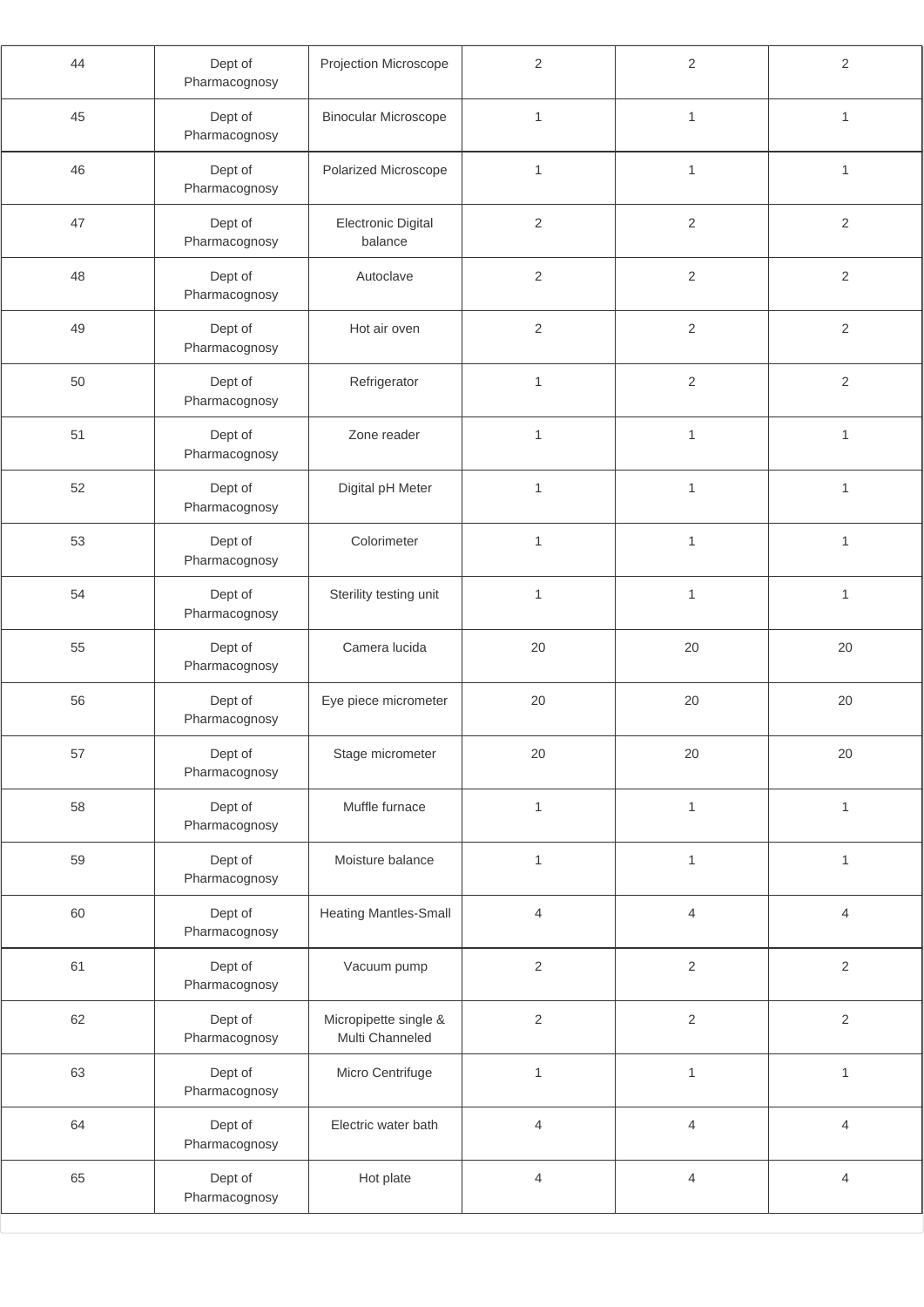| 66 | Dept of<br>Pharmacognosy     | Microtome rotary                                                   | $\mathbf{1}$   | $\mathbf{1}$ | 1              |
|----|------------------------------|--------------------------------------------------------------------|----------------|--------------|----------------|
| 67 | Dept of<br>Pharmacognosy     | Mixer grinder                                                      | $\overline{2}$ | $\sqrt{2}$   | $\sqrt{2}$     |
| 68 | Dept of<br>Pharmacognosy     | UV Cabinet                                                         | $\overline{2}$ | 2            | $\overline{2}$ |
| 69 | Dept of<br>Pharmacognosy     | Water Distillation unit                                            | $\mathbf{1}$   | $\mathbf{1}$ | $\mathbf{1}$   |
| 70 | Dept of<br>Pharmacognosy     | Cutter Mill (Bark and<br>seed grinder)                             | $\mathbf{1}$   | $\mathbf{1}$ | 1              |
| 71 | Dept of<br>Pharmacognosy     | Medicinal Plant Chart                                              | Adequate       | $\mathbf{1}$ | 1              |
| 72 | Dept of<br>Pharmacognosy     | Models                                                             | Adequate       | 50           | 50             |
| 73 | Dept of<br>Pharmacognosy     | <b>Permanent Slide</b>                                             | Adequate       | 100          | 100            |
| 74 | Dept of<br>Pharmacognosy     | Sonicator                                                          | $\mathbf{1}$   | $\mathbf{1}$ | $\mathbf{1}$   |
| 75 | Dept of<br>Pharmacognosy     | Electrophoresis                                                    | $\mathbf{1}$   | $\mathbf{1}$ | $\mathbf{1}$   |
| 76 | Dept of<br>Pharmacognosy     | Fermentor                                                          | $\mathbf{1}$   | $\mathbf{1}$ | $\mathbf{1}$   |
| 77 | Dept of<br>Pharmacognosy     | Rotary Shaker                                                      | $\mathbf{1}$   | $\mathbf{1}$ | 1              |
| 78 | Dept of Pharmacy<br>Practice | Autoclave sterilizer                                               | $\mathbf{1}$   | $\mathbf{1}$ | $\mathbf{1}$   |
| 79 | Dept of Pharmacy<br>Practice | Hot air oven                                                       | $\mathbf{1}$   | $\mathbf{1}$ | 1              |
| 80 | Dept of Pharmacy<br>Practice | Membrane filter                                                    | $\mathbf{1}$   | $\mathbf{1}$ | $\mathbf{1}$   |
| 81 | Dept of Pharmacy<br>Practice | Centrifuge                                                         | $\mathbf{1}$   | $\mathbf{1}$ | $\mathbf{1}$   |
| 82 | Dept of Pharmacy<br>Practice | Filling Machine                                                    | $\mathbf{1}$   | $\mathbf{1}$ | $\mathbf{1}$   |
| 83 | Dept of Pharmacy<br>Practice | Sealing Machine                                                    | $\mathbf{1}$   | $\mathbf{1}$ | $\mathbf{1}$   |
| 84 | Dept of Pharmacy<br>Practice | Glucometer                                                         | $\mathbf{1}$   | $\mathbf{1}$ | $\mathbf{1}$   |
| 85 | Dept of Pharmacy<br>Practice | Sintered glass funnel<br>with complete filtering<br>assemble       | Adequate       | $30\,$       | $30\,$         |
| 86 | Dept of Pharmacy<br>Practice | Small disposable<br>membrane filter for IV<br>admixture filtration | Adequate       | 20           | 20             |
| 87 | Dept of Pharmacy<br>Practice | Vacuum pump                                                        | $\mathbf{1}$   | $\sqrt{2}$   | $\sqrt{2}$     |
|    |                              |                                                                    |                |              |                |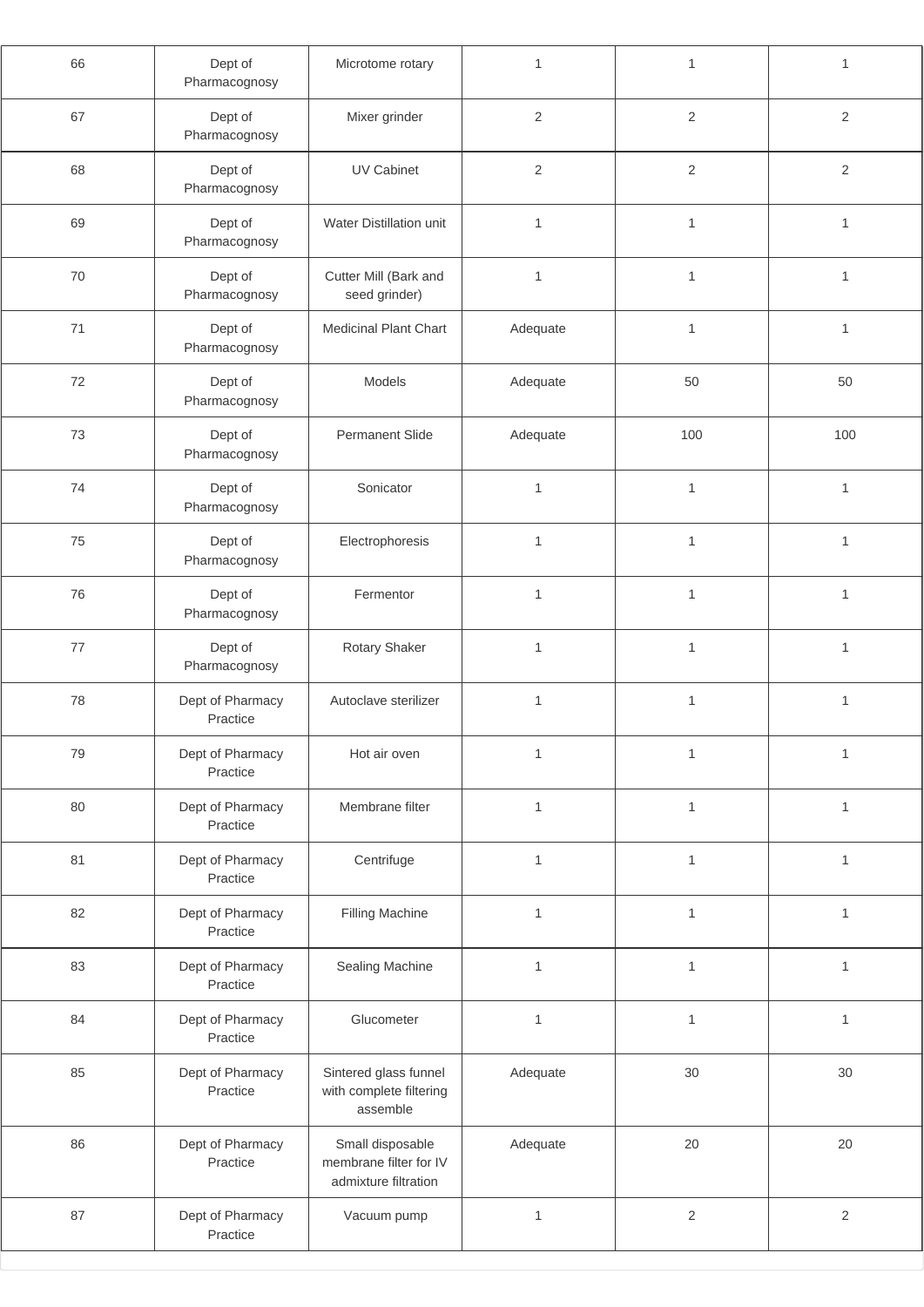| 88  | Dept of Pharmacy<br>Practice | Surgical dressing                                     | Adequate       | 20             | 20             |
|-----|------------------------------|-------------------------------------------------------|----------------|----------------|----------------|
| 89  | Dept of Pharmacy<br>Practice | pH meter                                              | 1              | $\mathbf{1}$   | $\mathbf{1}$   |
| 90  | Dept of Pharmacy<br>Practice | <b>Blood Pressure</b><br>Apparatus and<br>stethoscope | 10             | 10             | 10             |
| 91  | Dept of Pharmacy<br>Practice | Clinical thermometer                                  | 10             | 10             | 10             |
| 92  | Dept of Pharmaceutics        | Ampoule sealing<br>machine                            | $\mathbf{1}$   | 1              | $\mathbf{1}$   |
| 93  | Dept of Pharmaceutics        | Magnetic stirrer 500ml<br>& 1 Litr capacity           | 5              | 5              | 5              |
| 94  | Dept of Pharmaceutics        | Aseptic cabinet                                       | $\mathbf{1}$   | $\mathbf{1}$   | $\mathbf{1}$   |
| 95  | Dept of Pharmaceutics        | Tablet coating machine                                | $\mathbf{1}$   | $\mathbf{1}$   | $\mathbf{1}$   |
| 96  | Dept of Pharmaceutics        | <b>Ball mill</b>                                      | 1              | 1              | 1              |
| 97  | Dept of Pharmaceutics        | Double cone blender                                   | 1              | 1              | 1              |
| 98  | Dept of Pharmaceutics        | Autoclave                                             | $\overline{2}$ | $\overline{2}$ | $\overline{2}$ |
| 99  | Dept of Pharmaceutics        | Steam distillation still                              | $\mathbf{1}$   | $\mathbf{1}$   | $\mathbf{1}$   |
| 100 | Dept of Pharmaceutics        | Vacuum pump                                           | 3              | 3              | 3              |
| 101 | Dept of Pharmaceutics        | Standard sieves no. 8,<br>10, 12, 22, 44, 66, 80      | 1              | 1              | 1              |
| 102 | Dept of Pharmaceutics        | Tablet punching<br>machine                            | $\mathbf{1}$   | 1              | $\mathbf{1}$   |
| 103 | Dept of Pharmaceutics        | Capsule filling machine                               | $\mathbf{1}$   | 1              | $\mathbf{1}$   |
| 104 | Dept of Pharmaceutics        | Ampoules washing<br>machine                           | 1              | 1              | 1              |
| 105 | Dept of Pharmaceutics        | <b>Tablet Disintegration</b><br>apparatus             | $\sqrt{2}$     | $\sqrt{2}$     | $\sqrt{2}$     |
| 106 | Dept of Pharmaceutics        | Hardness tester                                       | $\,$ 5 $\,$    | 5              | 5              |
| 107 | Dept of Pharmaceutics        | Friability test<br>apparatus                          | 2              | 2              | 2              |
| 108 | Dept of Pharmaceutics        | Clarity test apparatus                                | 1              | $\mathbf{1}$   | $\mathbf{1}$   |
| 109 | Dept of Pharmaceutics        | <b>BOD</b> Incubator                                  | 1              | $\mathbf{1}$   | $\mathbf{1}$   |
| 110 | Dept of Pharmaceutics        | Digital pH meter                                      | 5              | 5              | 5              |
| 111 | Dept of Pharmaceutics        | <b>Bulk density</b>                                   | 1              | 1              | $\mathbf{1}$   |
| 112 | Dept of Pharmaceutics        | Hot plate                                             | $\,$ 5 $\,$    | 5              | 5              |
| 113 | Dept of Pharmaceutics        | <b>Humidity Chambers</b>                              | 1              | $\mathbf{1}$   | $\mathbf{1}$   |
| 114 | Dept of Pharmaceutics        | Tray dryer                                            | 1              | 1              | 1              |
| 115 | Dept of Pharmaceutics        | Moisture balance                                      | $\mathbf{1}$   | 1              | $\mathbf{1}$   |
|     |                              |                                                       |                |                |                |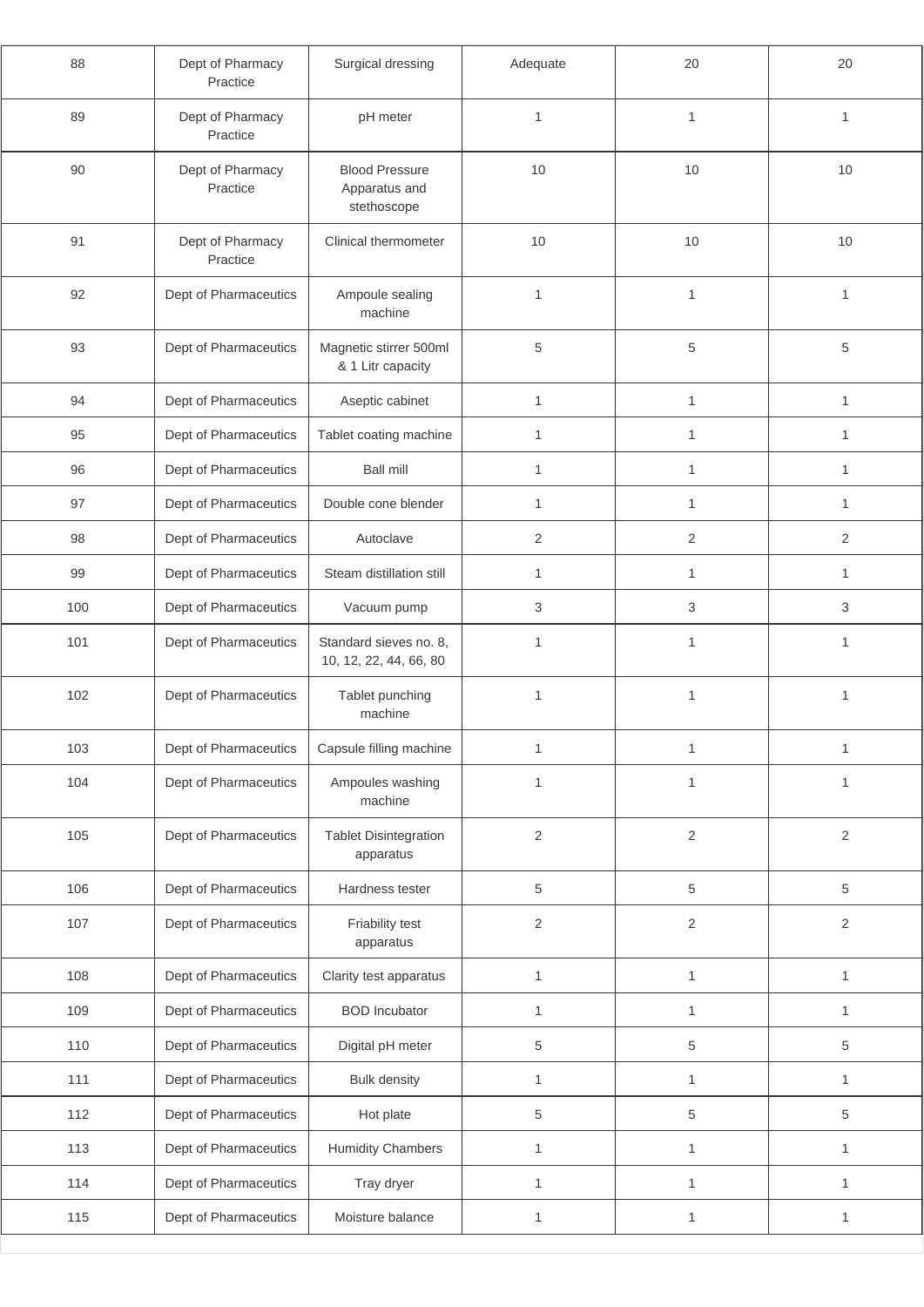| 116 | Dept of Pharmaceutics | Water bath                                  | 5              | 5              | 5              |
|-----|-----------------------|---------------------------------------------|----------------|----------------|----------------|
| 117 | Dept of Pharmaceutics | Ointment filling<br>machine                 | 1              | 1              | 1              |
| 118 | Dept of Pharmaceutics | Capsule counter                             | 2              | $\overline{2}$ | 2              |
| 119 | Dept of Pharmaceutics | Homoginizer                                 | 5              | 5              | 5              |
| 120 | Dept of Pharmaceutics | Digital balance                             | 5              | 5              | 5              |
| 121 | Dept of Pharmaceutics | Microscope                                  | 30             | 30             | 30             |
| 122 | Dept of Pharmaceutics | Stage and eye piece<br>micrometers          | 30             | 30             | $30\,$         |
| 123 | Dept of Pharmaceutics | Brookfileld viscometer                      | $\mathbf{1}$   | $\mathbf{1}$   | $\mathbf{1}$   |
| 124 | Dept of Pharmaceutics | Sieve Shaker Machine                        | 1              | $\mathbf{1}$   | $\mathbf{1}$   |
| 125 | Dept of Pharmaceutics | <b>Extractive Distillator</b>               | $\mathbf{1}$   | 1              | $\mathbf{1}$   |
| 126 | Dept of Pharmaceutics | <b>Mechanical Stirrer</b>                   | 5              | 5              | 5              |
| 127 | Dept of Pharmaceutics | Suppository mold                            | 25             | 25             | 25             |
| 128 | Dept of Pharmaceutics | <b>Ultra Sonicator</b>                      | 4              | $\overline{4}$ | $\overline{4}$ |
| 129 | Dept of Pharmaceutics | Sterility tester                            | 1              | $\mathbf{1}$   | $\mathbf{1}$   |
| 130 | Dept of Pharmaceutics | Franz Diffusion cell                        | $\,$ 5 $\,$    | $\,$ 5 $\,$    | 5              |
| 131 | Dept of Pharmaceutics | Hot Air Oven                                | 5              | $\,$ 5 $\,$    | 5              |
| 132 | Dept of Pharmaceutics | <b>Tablet Dissolution test</b><br>apparatus | 2              | $\overline{2}$ | 2              |
| 133 | Dept of Pharmaceutics | Mortar and Pestle                           | 40             | 40             | 40             |
| 134 | Dept of Pharmaceutics | Milli Pore Filter                           | $\mathbf{1}$   | 1              | $\mathbf{1}$   |
| 135 | Dept of Pharmaceutics | Vacuum Distillator                          | $\overline{2}$ | $\overline{2}$ | 2              |
| 136 | Dept of Pharmaceutics | Desiccators                                 | $\,$ 5 $\,$    | 5              | $\,$ 5 $\,$    |
| 137 | Dept of Pharmaceutics | Refrigerator                                | $\overline{c}$ | $\overline{2}$ | $\overline{2}$ |
| 138 | Dept of Pharmaceutics | Tincture press                              | $\overline{2}$ | $\overline{2}$ | $\mathbf{2}$   |
| 139 | Dept of Pharmaceutics | Centrifuge                                  | $\overline{c}$ | $\overline{2}$ | $\sqrt{2}$     |
| 140 | Dept of Pharmaceutics | Colony Counter                              | $\mathbf{1}$   | $\mathbf{1}$   | $\mathbf{1}$   |
| 141 | Dept of Pharmaceutics | Antibiotic Zone Rader                       | $\mathbf{1}$   | $\mathbf{1}$   | $\mathbf{1}$   |
| 142 | Dept of Pharmaceutics | Laminar Air Flow                            | 1              | $\mathbf{1}$   | $\mathbf{1}$   |
| 143 | Dept of Pharmaceutics | Micropipette single &<br>Multi Channeled    | 4              | $\overline{4}$ | $\overline{4}$ |
| 144 | Dept of Pharmaceutics | UV Cabinet                                  | $\sqrt{2}$     | $\overline{2}$ | $\sqrt{2}$     |
|     |                       |                                             |                |                |                |

**Details of the workshops/ Seminars/ Conferences/ Guest Lectures conducted for the past 3 years**

|--|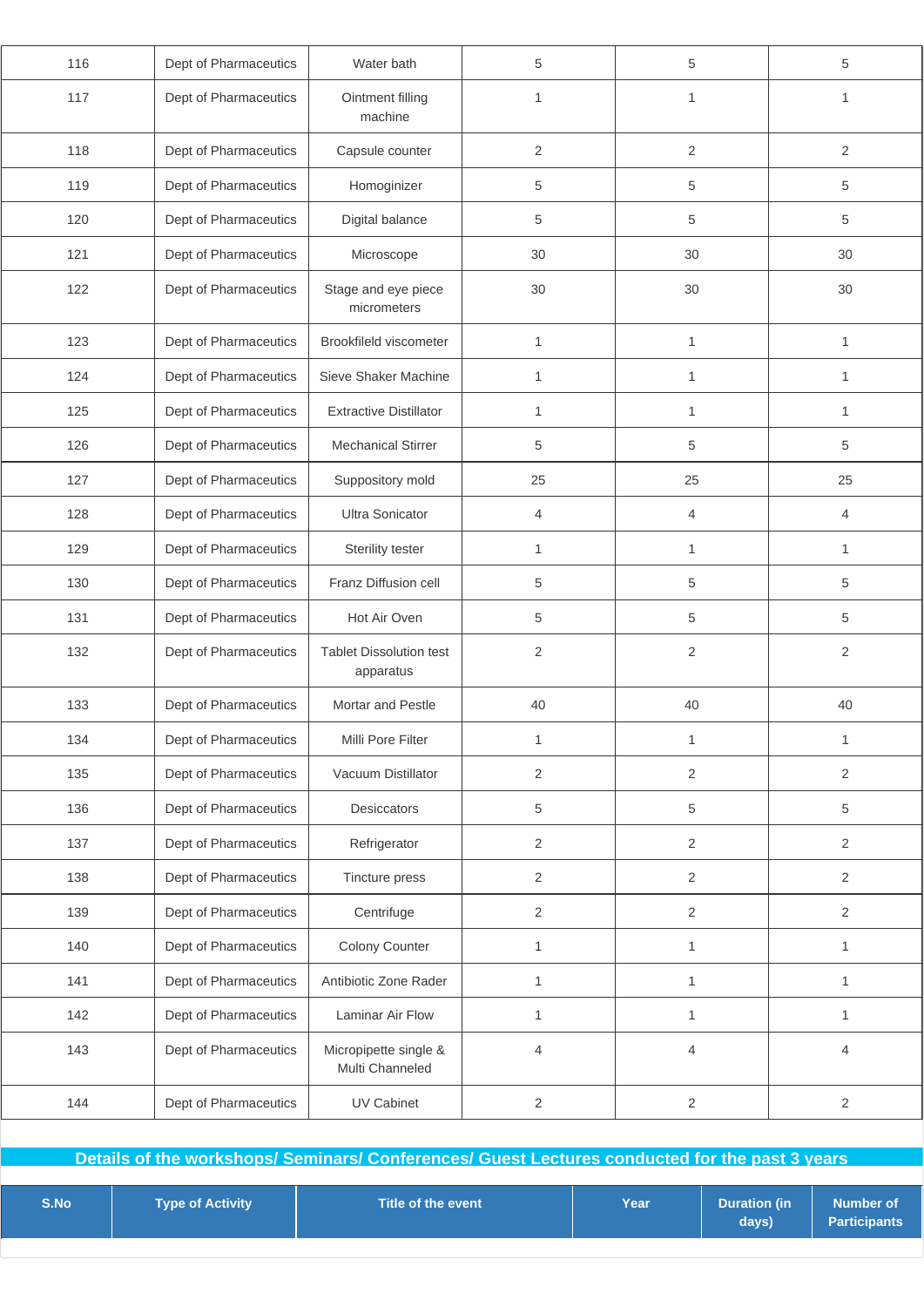| Conference | Targeting Diabetes and<br>Newer Strategies for<br>insulin Drug Delivery                   | 2017 | $\mathcal{D}$ | 250 |
|------------|-------------------------------------------------------------------------------------------|------|---------------|-----|
| Conference | <b>Emerging Trends and</b><br>practical applications<br>of Novel drug delivery<br>systems | 2016 |               | 260 |

|      | Details of the workshops/ Seminars/ Conferences/ Guest Lectures Attended for the past 3 years |                            |                             |      |             |                   |  |  |  |
|------|-----------------------------------------------------------------------------------------------|----------------------------|-----------------------------|------|-------------|-------------------|--|--|--|
|      |                                                                                               |                            |                             |      |             |                   |  |  |  |
| S.No | <b>Type of Activity</b>                                                                       | <b>Name of the Faculty</b> | Title of the event <b>i</b> | Year | <b>Date</b> | <b>Place</b>      |  |  |  |
|      | Workshop                                                                                      | Abhishek Sharma            | QIP                         | 2018 |             | 28-11-2018 Ranchi |  |  |  |

**Details of the Research papers presented in the workshops/ Seminars/ Conferences for the past 3 years**

| S.No | Name of the<br><b>Faculty/Student</b> | Title of the paper | Name of the work<br>shop/Seminars/<br><b>Conferences</b> | Year | <b>Date</b> | <b>Place</b> | <b>Grant (Amount in</b><br>INR) received<br>from Funding<br>agency |
|------|---------------------------------------|--------------------|----------------------------------------------------------|------|-------------|--------------|--------------------------------------------------------------------|
|      | <b>NA</b>                             | <b>NA</b>          | <b>NA</b>                                                | 2018 | 28-11-2018  | <b>NA</b>    | $00\,$                                                             |

**Details of the Extension & out reach programs conducted for the past 3 years**

| S.No | <b>Name of the Activity</b> | <b>Collaborating</b><br><b>Organization</b> | Year | No.of Teacher's<br><b>Participated</b> | <b>No.of Student's</b><br><b>Participated</b> |
|------|-----------------------------|---------------------------------------------|------|----------------------------------------|-----------------------------------------------|
|      | <b>NA</b>                   | <b>NA</b>                                   | 2018 |                                        |                                               |

| <b>Sports</b>                                     |        |     |               |             |
|---------------------------------------------------|--------|-----|---------------|-------------|
| Facilities available for conducting sports events |        | Yes |               |             |
| Name                                              | Rajeev |     | Qualification | <b>DPED</b> |
| <b>Experience (in Years)</b>                      | 10     |     |               |             |

| <b>SINO</b> | <b>Activity</b> | Name of the Activity      | Year | No. of Teacher's<br><b>Participated</b> | No. of Student's<br><b>Participated</b> |
|-------------|-----------------|---------------------------|------|-----------------------------------------|-----------------------------------------|
|             | Conducted       | <b>Annual Sports Meet</b> | 2016 | 16                                      | 172                                     |
| 2           | Conducted       | <b>Annual Sports Meet</b> | 2017 | 14                                      | 175                                     |
| 3           | Conducted       | <b>Annual Sports Meet</b> | 2018 | 12                                      | 183                                     |

|                                                                           |                         | <b>Details of the Anti-Ragging cell</b> |           |
|---------------------------------------------------------------------------|-------------------------|-----------------------------------------|-----------|
| Name of the Chairperson of<br>Anti-ragging cell                           | <b>Dr Lokesh Bharti</b> | No. of meeting in a year                | 2         |
| Is Information provided on<br>website and prospectus of<br>the institute? | <b>Yes</b>              | Case reported in previous<br>years      | <b>No</b> |
| If yes, status of the case<br>(Pending/Closed)                            | <b>Closed</b>           |                                         |           |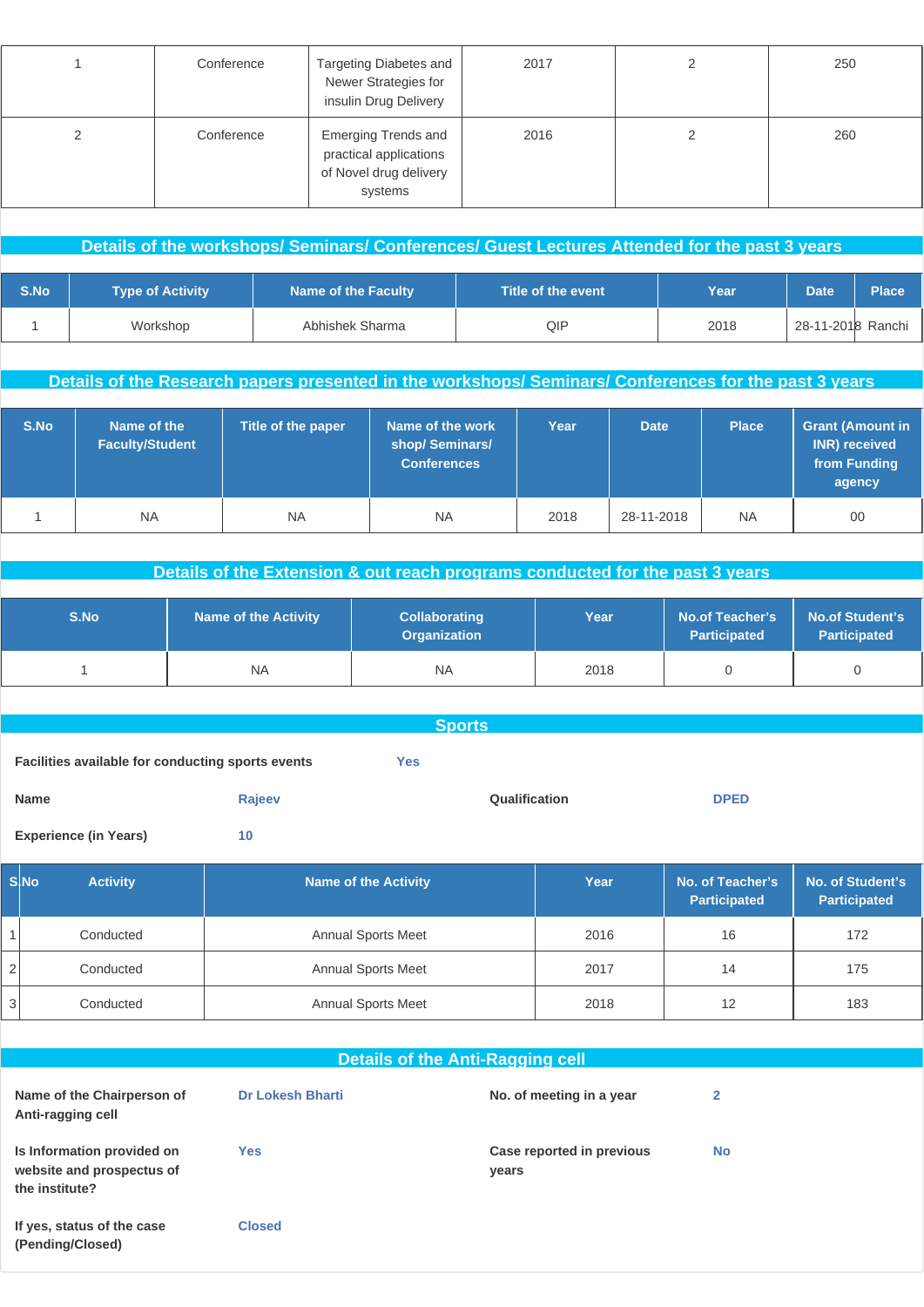(Copy of the Orders for having Constituted the Committee)

[View](http://www.sif.nic.in/institute/getmongoPdfFile.do?renreceiptid=c6fd85f9-7d00-4a98-8cef-cef4963b266e&tablename=antiragging)

|                                                                                              | <b>Details of the Gender Sensitization cell</b>      |                                                                       |                |
|----------------------------------------------------------------------------------------------|------------------------------------------------------|-----------------------------------------------------------------------|----------------|
| Name of the Chairperson of<br>Cell                                                           | <b>Dr Lokesh Bharti</b>                              | No. of activities in a year<br>(Workshop/Guest<br>lecture/orientation | $\overline{2}$ |
| No. of meeting in a year                                                                     | $\overline{2}$                                       | Case reported in previous<br>years                                    | <b>No</b>      |
| If yes, status of the case<br>(Pending/Closed)                                               | <b>Closed</b>                                        |                                                                       |                |
| (Copy of the Orders for having Constituted the Committe as per<br><b>SAKSHAM Guidelines)</b> |                                                      | <b>View</b>                                                           |                |
|                                                                                              | <b>Details of Anti-discrimination cell</b>           |                                                                       |                |
| Name of the Chairperson of<br>Anti-discrimination cell                                       | <b>Dr Lokesh Bharti</b>                              | No. of meeting in a year                                              | 1              |
| Case reported in previous<br>years                                                           | <b>No</b>                                            | If yes, status of the case<br>(Pending/Closed)                        | <b>Closed</b>  |
| (Copy of the Orders for having the Constituted the Committee)                                |                                                      | <b>View</b>                                                           |                |
|                                                                                              | <b>Details of Placement and Career Guidance cell</b> |                                                                       |                |
| <b>Name of the Placement</b><br><b>Officer</b>                                               | <b>Mr Adil Hussain</b>                               | <b>Mobile Number of the</b><br><b>Placement officer</b>               | 8219021368     |
| No. of students Participated                                                                 | 19                                                   | No. of the Student Placed                                             | 12             |
| Percentage of placement                                                                      | 63                                                   | No. of Companies<br>participated in Placement<br><b>Drive</b>         | $\overline{2}$ |

(Copy of the Constitution to be enclosed as Annexure) [View](http://www.sif.nic.in/institute/getmongoPdfFile.do?renreceiptid=be9c9cbb-9cf6-497b-a5ad-94400127b596&tablename=placement)

|                                                                                                                                                    | Details of information available on College website |                                                                                                                                            |            |
|----------------------------------------------------------------------------------------------------------------------------------------------------|-----------------------------------------------------|--------------------------------------------------------------------------------------------------------------------------------------------|------------|
| Dean/Principal                                                                                                                                     | <b>YES</b>                                          | <b>Teaching staff</b>                                                                                                                      | <b>YES</b> |
| Affiliated university and its VC<br>& Registrar                                                                                                    | <b>YES</b>                                          | List of students admitted<br>category wise (UG & PG)in<br>current and previous years                                                       | <b>YES</b> |
| Results of all examinations in<br>previous years                                                                                                   | <b>YES</b>                                          | Details of members of the<br><b>Anti Ragging Committee</b><br>Members with contact details<br>including landline ph. Mobile,<br>email etc. | <b>YES</b> |
| Details of members of Gender<br><b>Harassment Committee</b><br><b>Members with contact details</b><br>including landline Ph. mobile,<br>email etc. | <b>YES</b>                                          | Toll free number to report<br>ragging                                                                                                      | <b>YES</b> |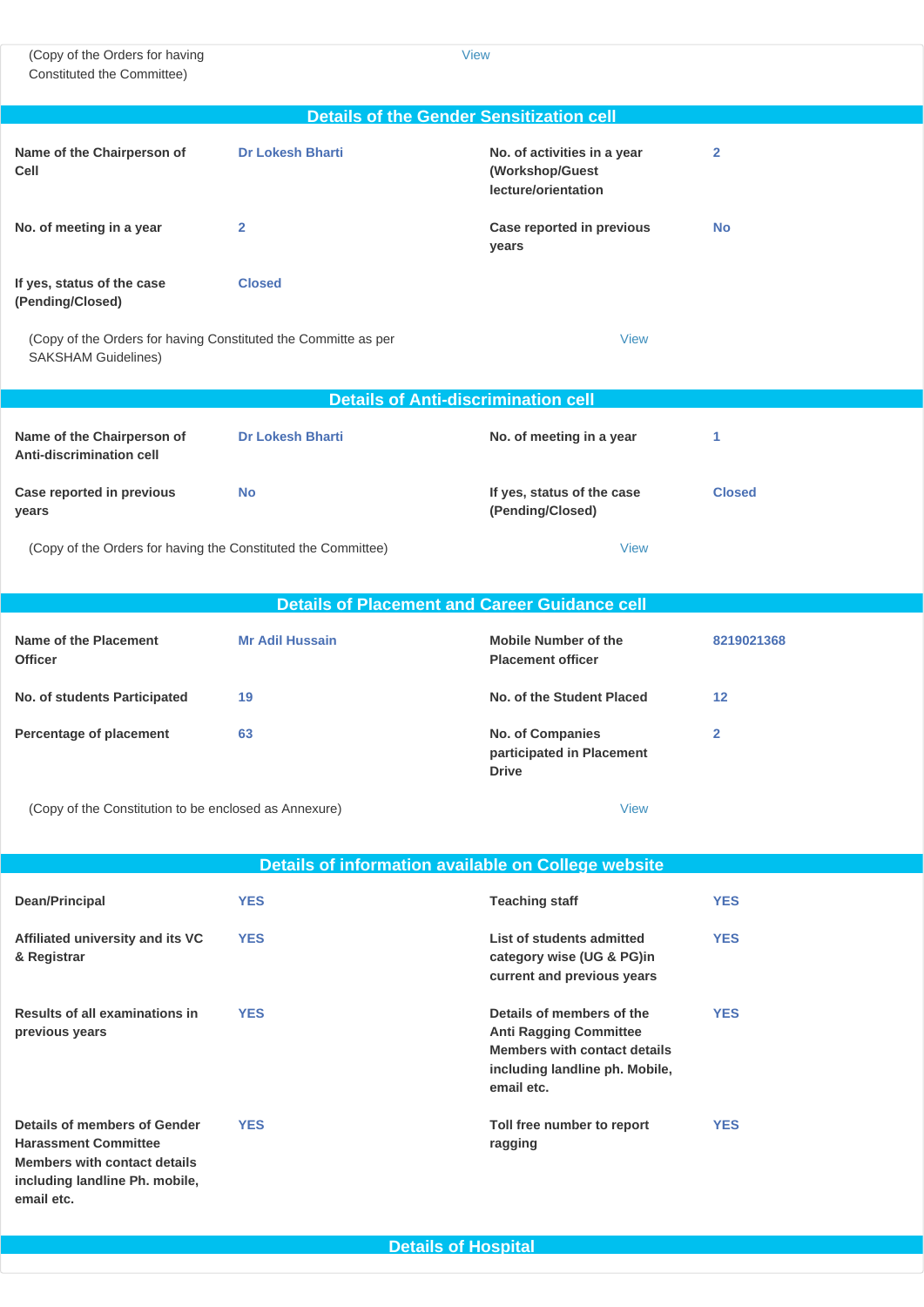| S.No           | Name / infrastructure                      | <b>Minimum required No's</b>                                                                                                              | <b>Provided</b> |
|----------------|--------------------------------------------|-------------------------------------------------------------------------------------------------------------------------------------------|-----------------|
| 1              | Hospital with teaching facility            | Nature of hospital                                                                                                                        |                 |
|                | minimum 300 bedded<br>hospital             |                                                                                                                                           |                 |
| $\overline{2}$ | Place of pharmacy practice<br>department + | Minimum carpet area of 3<br>sq.mts. per student along<br>with consent to provide the<br>professional manpower to<br>support the programme |                 |
| 3              | Available Specialties ++                   | Medicine (compulsory)                                                                                                                     |                 |
|                |                                            | (any three of the following)                                                                                                              |                 |
|                |                                            | Surgery                                                                                                                                   |                 |
|                |                                            | Pediatrics                                                                                                                                |                 |
|                |                                            | Gynecology and obstetrics                                                                                                                 |                 |
|                |                                            | Psychiatry                                                                                                                                |                 |
|                |                                            | Skin and VD                                                                                                                               |                 |
|                |                                            | Orthopedics                                                                                                                               |                 |
| 4              | Location of the hospital<br>details        |                                                                                                                                           | Corporation     |

â Upload Approval letter of the hospital authority along with MOU

a Inspectors are required to personality verify the space provided at the hospital and meet the hospital administrators for interaction ++ to be certified by the Dean/Director/Medical Supdt. of the hospital.

Uploaded Document

#### **Ancillary Staff Details**

| <b>Staff Details</b>                                                     | <b>No of Available</b> |
|--------------------------------------------------------------------------|------------------------|
| Other ancillary staff available                                          |                        |
| Epidemiology                                                             |                        |
| Statistician                                                             |                        |
| Physiotherapy                                                            |                        |
| Available clinical materials                                             |                        |
| Average daily OPD                                                        |                        |
| Average daily IPD                                                        |                        |
| Average daily bed occupancy rate                                         |                        |
| Average daily operations                                                 |                        |
| Major                                                                    |                        |
| Minor                                                                    |                        |
| Year- wise available clinical materials (During previous<br>three years) |                        |
|                                                                          |                        |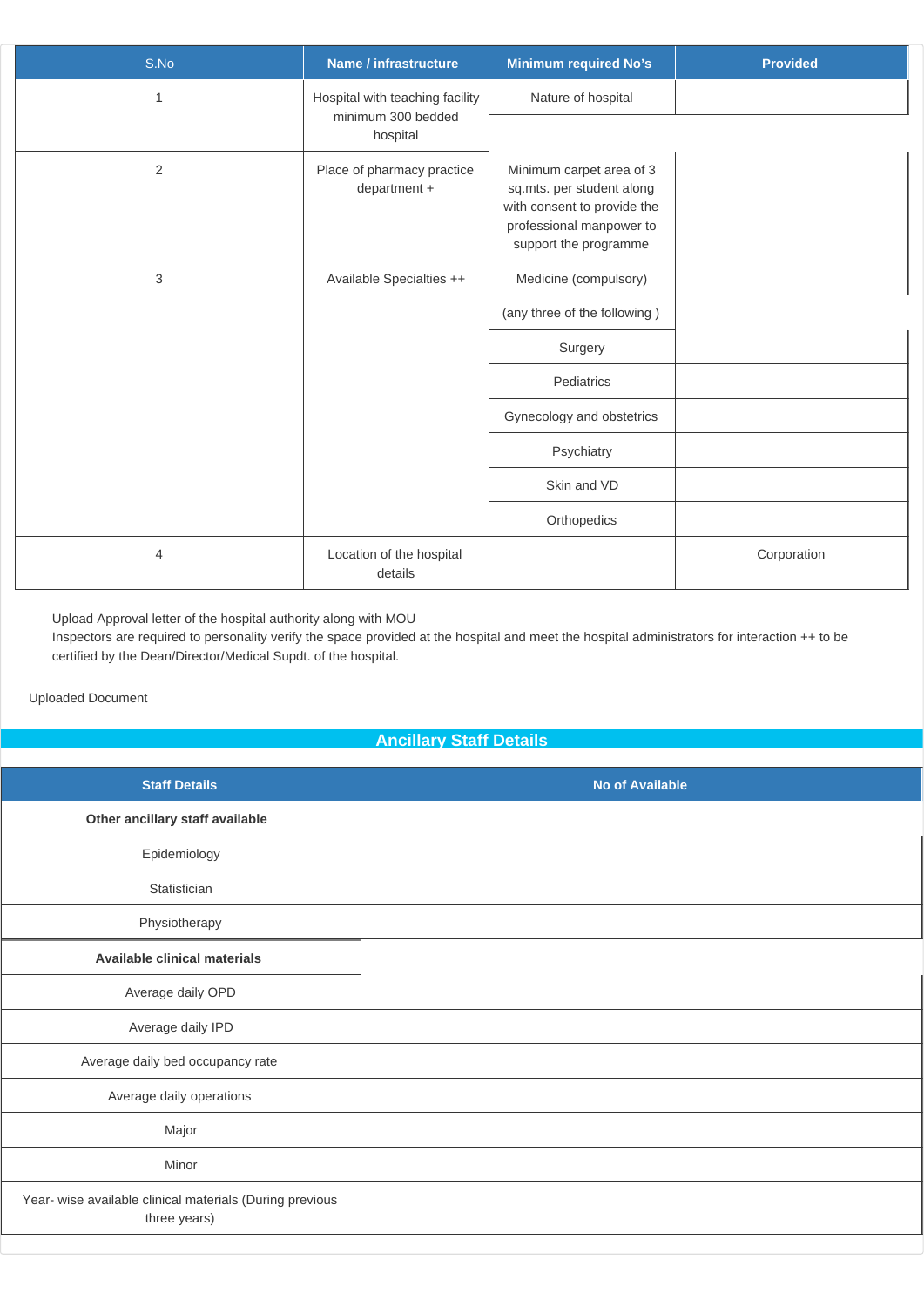| Intensive care facilities |  |
|---------------------------|--|
|                           |  |
| <b>I.ICU</b>              |  |
| No. of beds               |  |
| Equipment                 |  |
| Average bed occupancy     |  |
| II.ICCU                   |  |
| No. of beds               |  |
| Equipment                 |  |
| Average bed occupancy     |  |
| <b>III.NICU</b>           |  |
| No. of beds               |  |
| Equipment                 |  |
| Average bed occupancy     |  |
| <b>IV.PICU</b>            |  |
| No. of beds               |  |
| Equipment                 |  |
| Average bed occupancy     |  |
| <b>V.Dialysis</b>         |  |
| No. of beds               |  |
| Equipment                 |  |
| Average bed occupancy     |  |
|                           |  |

#### **Unit Wise Medical Staff**

| <b>Name</b> | <b>Designation</b> | <b>UG/PG Qualification</b> |                           | Teaching / professional Experience with designation |             |           |                 |
|-------------|--------------------|----------------------------|---------------------------|-----------------------------------------------------|-------------|-----------|-----------------|
|             |                    | <b>Program</b>             | Year of<br><b>Passing</b> | <b>Designation</b>                                  | <b>From</b> | <b>To</b> | <b>Duration</b> |

|                          | <b>Academic Activities of Pharm.D Students at Hospital</b>   |
|--------------------------|--------------------------------------------------------------|
| <b>Case presentation</b> | <b>Journal Club</b>                                          |
| <b>Seminar</b>           | <b>Subject Review</b>                                        |
| <b>ADR</b> meeting       | <b>Lectures (separately</b><br>held for Pharm.D<br>students) |
| Video film               | Log book of Pharm.D<br><b>Students is Maintained</b>         |
| <b>Whether Pharm.D</b>   |                                                              |